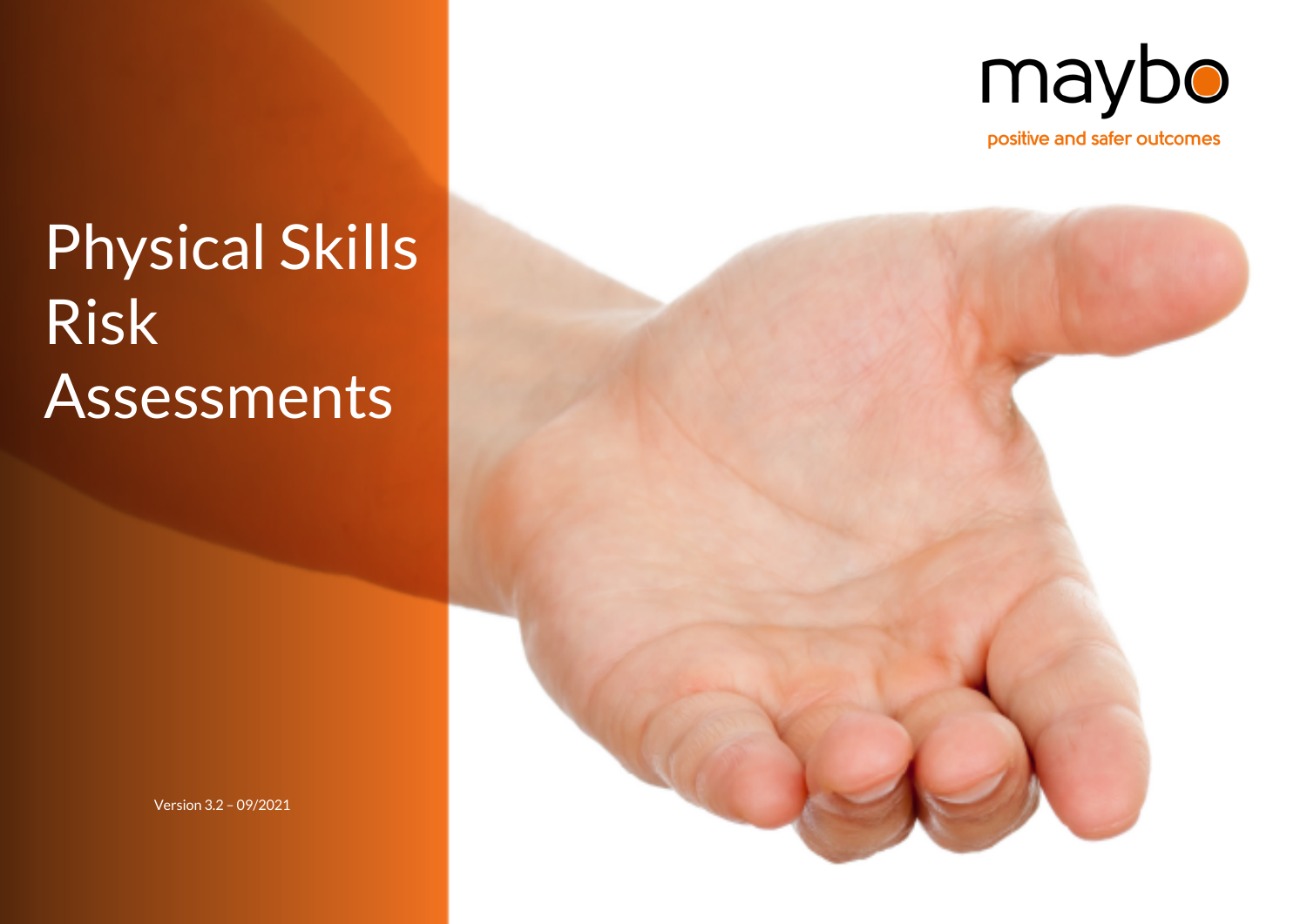### **Introduction**

This document incorporates individual risk assessments of core Maybo physical skills and interventions which, based on a risk and needs approach and Training Needs Analysis (TNA), may be included in Maybo programmes covering adults or children. It provides a valuable resource to employers/services, trainers, staff and key stakeholders where Maybo methods are planned and deployed to help ensure everyone is aware of the related risks and how they can be reduced, both in training and operational use.

This document includes skill specific risk assessments at the following levels:

- Defensive Assault Avoidance and Disengagement Skills;
- Non-restrictive Re-direction and Guiding Skills;
- **Restrictive Holding and Escorting Skills;**
- **Highly Restrictive Holding Skills.**

For the purposes of these risk assessments:

- The term 'adult' covers adolescents<sup>\*</sup>, working age adults and older adults;
- The term 'child' covers children aged 12 or under.

\* "The adolescent population can, for the purposes of a medical risk review, be considered as adults. Pre-pubescent children have additional vulnerabilities in terms of an increased risk of falls, an increased risk of head injury and an increased risk of damage to bony growth plates. We need to be very mindful of the emotional needs and coping strategies of children (and adolescents) and support them during and after any intervention." Dr. Bleetman

Any use of force carries risk of physical and psychological harm for everyone involved and restraints can, and have, ended in tragedy. Risks of harm are generally greater the higher the level of intervention used, both in training and operational settings. The goals of all organisations should therefore be two-fold:

- 1. To reduce the need for physical intervention, particularly restrictive interventions and practices
- 2. To reduce risk when such interventions are necessary through effective training, guidance and supervision

This document should be read in conjunction with (as relevant to role):

- Maybo Employer Guidance on the use and reduction of physical intervention which can be found on Maybo client portals or provided on request;
- Maybo Terms and Conditions and Licence Requirements;
- Maybo Physical Skills Training Risk Reduction Guidance: For those managing, administrating and delivering Maybo training;
- Maybo trainer and learner resources and aide-memoires that include guidance on risks, rights and responsibilities;
- Local laws and regulations and professional/sector guidance:
- Employer policies, procedures and guidance.

Staff should only use Maybo methods included in their training and certification.

Maybo training focuses on how to prevent and defuse conflict and behaviours of concern, emphasising alternatives to physical intervention. Staff supporting especially vulnerable groups such as children or people with complex needs should receive relevant additional training from their employer in how to recognise and respond to their needs. Maybo can provide a range of specialist modules to promote understanding of the needs of such groups. Organisations and individuals use Maybo methods at their own risk.

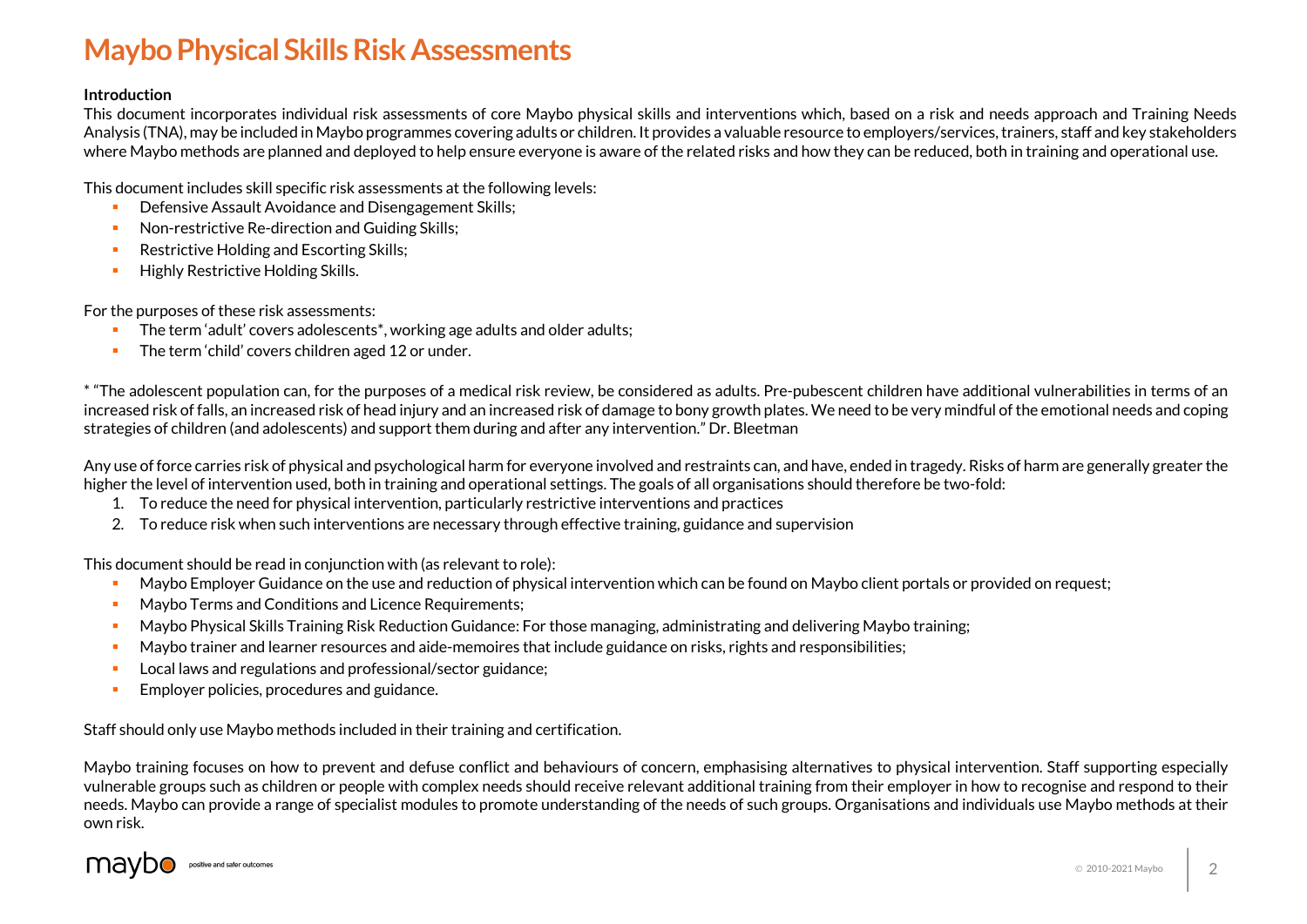### **Justification**

Physical methods should only be used when lawful and as a last resort when other methods have failed or are likely to fail and the risks of not intervening are greater than the risks in doing so. It is the responsibility of employers / service providers and employees to ensure compliance with the relevant laws and regulations that apply to them in their area of work.

Employees will individually need to justify and account for any use of force to show that it was lawful and **necessary**, **reasonable** and **proportionate** in the circumstances and genuinely a last resort. Some low-level, non-restrictive contact may in certain situations be appropriate in providing support and reassurance i.e. touch can on occasion be positive.

Maybo provides a responsible training curriculum but does not give permission to people undergoing its training to use Maybo interventions in their work. It is the responsibility of the employer/service provider to permit, supervise, monitor and review training and operational use of physical interventions. Employers must inform Maybo of any concerns regarding Maybo training or methods and of significant injuries and/or learning that will help inform Maybo skills, programmes, risk assessments and guidance.

### **Planned Interventions**

It is important to refer to this resource when undertaking person-centred planning when it is foreseeable that physical interventions may at times be necessary as a last resort to prevent harm. Maybo can provide access to a bespoke online **Personal Safety Planning Tool** with skills images to assist person-centred planning and promote restraint reduction and safety. The personal safety plan should sit alongside the care/support plan for the individual concerned to remind staff of proactive strategies to reduce and de-escalate behaviours of concern and risk situations i.e. alternatives to restrictive interventions.

It is important that personal safety plans are developed in consultation with key stakeholders, including the person the plan is for (as far as practicable) and their family/advocates. It is also important suitably qualified and experienced personnel are involved in such planning as part of a multidisciplinary team, including someone with competency and current certification in the Maybo methods being considered e.g. an in-house certified Maybo trainer.

These skills risk assessments consider risks associated with the training and operational use of interventions for the general population. However, a method of intervention that may be suitable for use with one person may be inappropriate for another, for example due to their physical disposition, health, sensory needs or trauma history. It is therefore important that the proposed planned interventions take into consideration the physical and mental vulnerability of each individual and are reviewed by appropriately qualified medical/clinical professionals.

Any adaptation of the Maybo techniques covered in these risk assessments could have substantial impact on their effectiveness and safety for both staff and service users. It is the responsibility of employers and services supporting the use of Maybo methods to ensure their trainers and operational staff are kept up to date with latest Maybo risk assessments and risk reduction guidance, which are made available in Programme Specifications, Trainer Resources, the Resource Centre on the Maybo website and upon request.

### **Recognising Heightened Injury Risks**

Most injury data Maybo can access relates to injuries on training courses delivered direct by Maybo trainers. We do not have a full picture of workplace incidents, however, risks and outcomes are likely to be magnified in a turbulent operational situation, especially if the fidelity of a technique is compromised e.g. due to poor skill application or a lack of Maybo trained staff available.

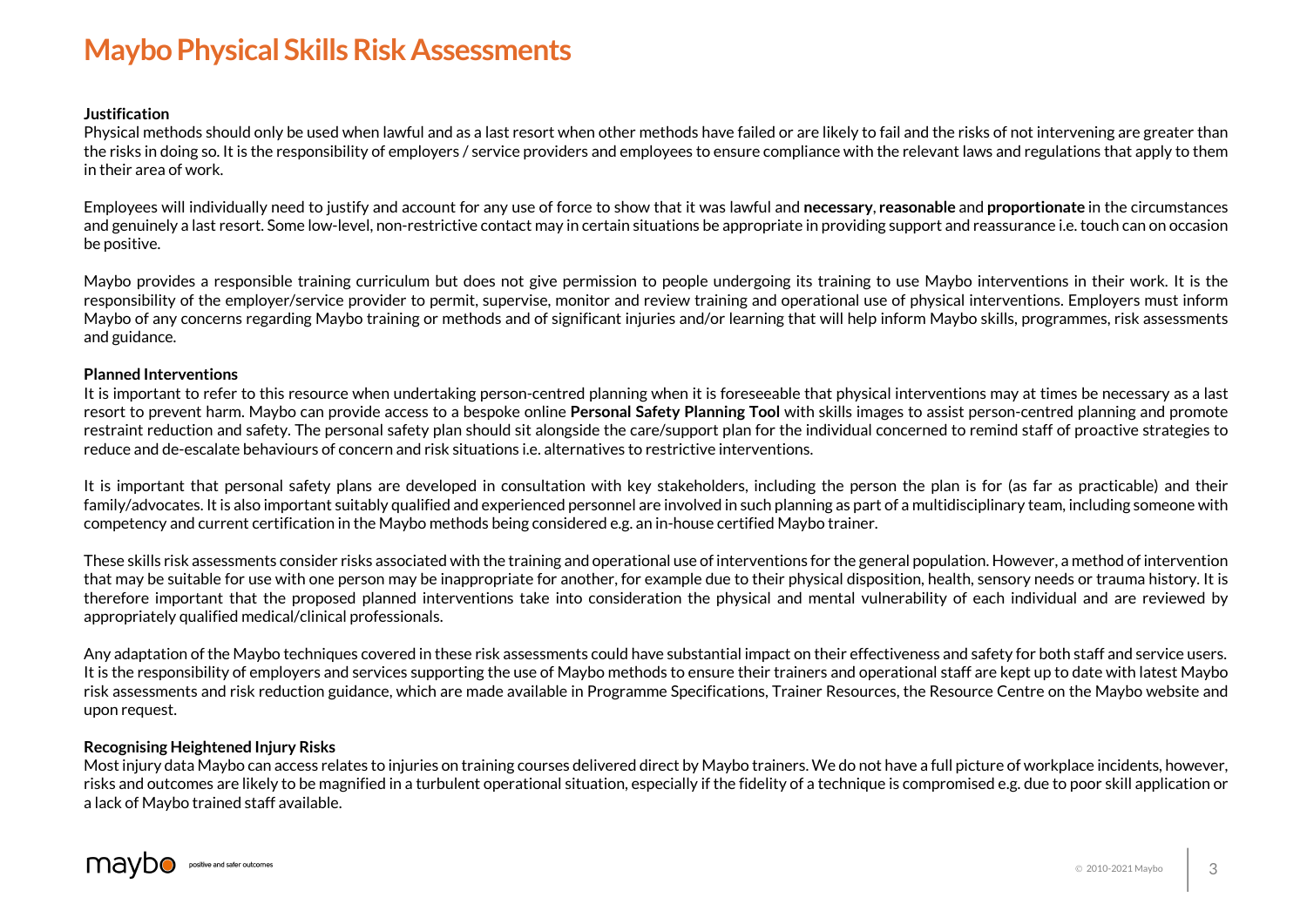Key findings from Maybo's reviews of reported injuries related to the use or misuse of Maybo physical interventions include:

- **E** Training injury data shows serious injuries are relatively rare:
- **E** Risks of injury during training generally increase with practice of higher-level interventions;
- During training, both staff applying the technique and the person to whom it is applied can suffer injury;
- Whilst the vast majority of reported injuries are minor and soft tissue related, it is important staff are aware of this risk in both training and operational settings;
- **•** A significant proportion of reported training injuries are linked to undeclared pre-existing conditions, highlighting the need for training participants to receive adequate pre-course information, plus the Maybo safety briefing on their training course. Where participants do declare a pre-existing injury or condition, this will not automatically preclude them from completing the training but enables the trainer to discuss with the them whether any modifications are practicable in order for them to participate in the training. Where either party has concerns about participation the individual will be referred back to their employer;
- Employers are responsible for ensuring staff are fit to perform their operational roles and to participate in training. Further guidance is available from Maybo with regard to access to training for staff with disabilities, and important considerations for staff who are pregnant who should not participate in restrictive skills training;
- Staff need to be especially vigilant to the risk of falls, which can result in serious harm, and must take particular care when moving, turning or re-directing people.

### **Training Safety Considerations**

It is important for trainers to follow Maybo Physical Skills Training Risk Reduction Guidance that outlines measures to reduce risk when teaching physical interventions. The minimum supervision ratio is one trainer for up to 12 learners. Consideration should be given to an additional Trainer or Safety Monitor where highly restrictive interventions are being taught and additional/elevated risk factors or support needs have been identified through the TNA process. The UK Restraint Reduction Network (RRN) Training Standards sets out specific requirements regarding trainer ratios.

A Safety Monitor could be any non-participant present during training with sole responsibility to support the Maybo trainer in monitoring safe practice of skills; they are not permitted to teach or coach skills unless certified to do so by Maybo. The Maybo Trainer leading the training is responsible for briefing the Safety Monitor on safety and risk considerations, including what to look out for and how to alert participants and/or the trainer of safety concerns.

UK Restraint Reduction Network Training Standards highlight the heightened risks of training injuries where **active resistance-based simulations/role plays** are included in training. Maybo does not include active resistance simulations/role plays in its core training programmes and instead provides safer methods to build competence and confidence. The latter includes controlled practice drills to be undertaken as per videos in the relevant Maybo trainer presentations, as well as walking and talking through foreseeable risk situations with staff and problem solving these using the Primary, Secondary, Tertiary Model.

### **Complex and Heightened Risk Techniques:**

Maybo considers that training/practice and operational use of more highly restrictive methods (e.g. transitions to the ground & ground holds) can carry additional risk due to:

- More frequent and severe injuries reported during training compared to other Maybo levels of intervention, albeit still relatively rare for such training;
- § Additional complexity in execution and trainability of these techniques which involve more staff and include transitions from standing to horizontal holds i.e. requiring increased physical capability of staff members and more team communication and coordination;
- § Recognised risks related to forceful holds on the ground and their potential implications on breathing and circulation (as explained in Maybo's training resources).

### *Restraint risks are influenced considerably by the method used, the position in which a person is held and the duration of the restraint*

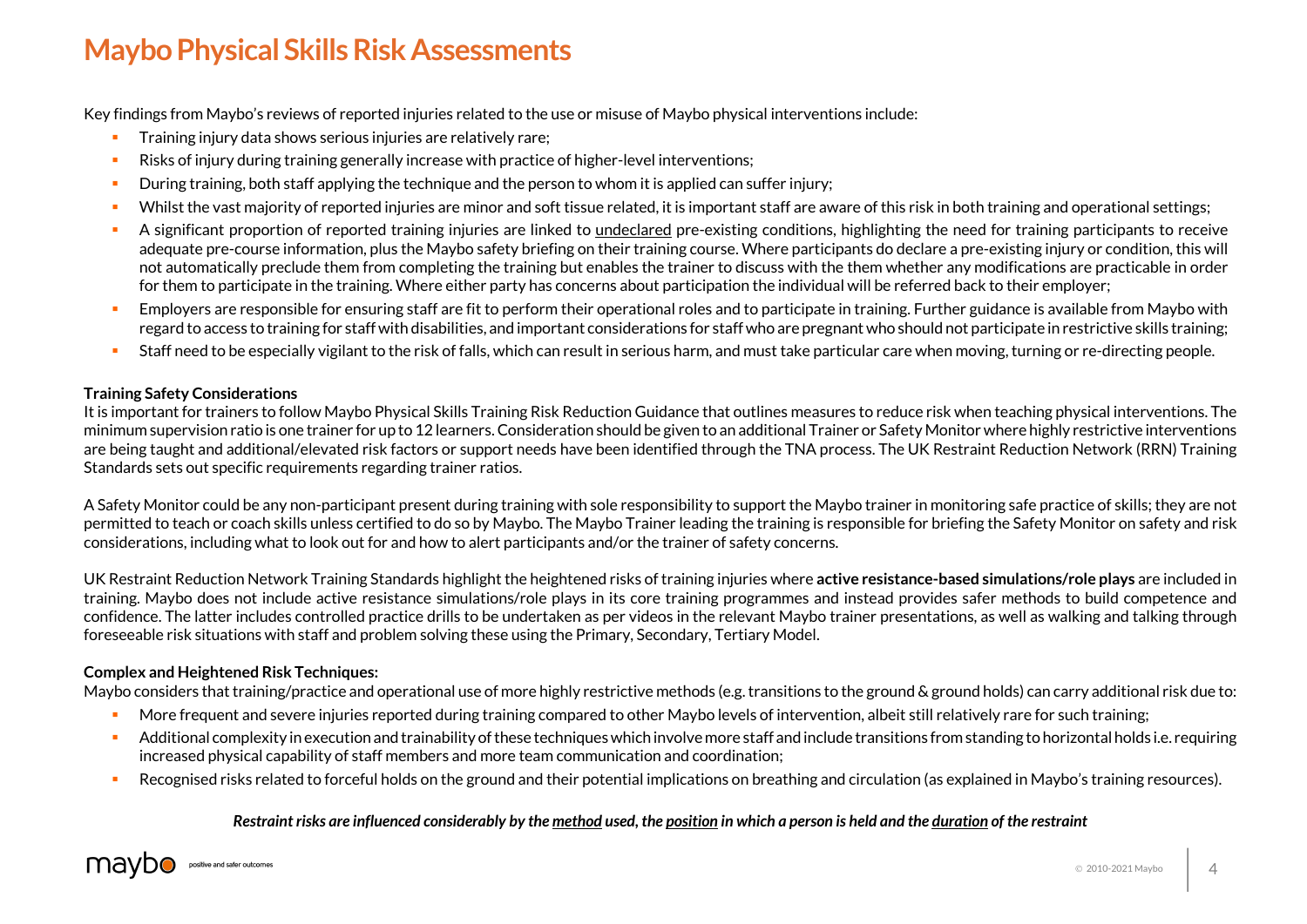### **Compromised Technique**

Maybo risk assessments are based on each skill being applied as intended. Staff need to be made aware that if Maybo techniques are adapted or compromised (e.g. during a struggle) this can substantially increase risks to staff and the person held.

Risks increase with the level of force, method and duration of a restraint and where:

- **•** There are insufficient trained staff present to apply the techniques safely and effectively;
- $\blacksquare$  There is a lack of leadership and supervision during a restraint;
- **•** There is inadequate monitoring of the well-being of the person/s involved during and post restraint.

No technique can be guaranteed to work in every situation and set of circumstances. Whilst staff must adopt as far as is safe and practicable the methods they have been taught, use of an alternative method, for example in an emergency scenario, is not necessarily unlawful. Use of alternative methods may however increase risks and must be reported and justified to the satisfaction of the employer.

The risks associated with using alternative and/or compromised methods have been highlighted in tragedies, including one where a person was held bent forward over a bed, and another where a staff member was pulled on top of a person.

### **Support in the Workplace and Maintaining Competency**

It is important that employers and trainers are realistic with staff in terms of the considerable risks related to the use of physical interventions in the operational environment, where behaviours can be unpredictable and at times violent. Additional service-based support, guidance and training may be needed to build and maintain operational skills and confidence, which is best when based on foreseeable risk behaviours and highly relevant scenarios.

Employers and trainers need to emphasise the need for staff to continually assess a situation using their dynamic risk assessment skills (e.g. SAFER<sup>TM</sup>, POPS & SEALTM Test) to inform their decisions. Employees need to be realistic about their ability to successfully intervene with the people/resources available at the time, in light of the risks presented.

Psychomotor skills fade unless regularly practiced and this can be significant within months of training. Maybo encourages employers to ensure staff maintain competencies between formal refresher and recertification training through supervised and safe 'structured practice'. Maybo provides additional guidance for employers and trainers to follow when delivering and practising Maybo skills and when conducting 'Structured Practice' within services.

It is important to seek support from in-house Maybo certified trainers and/or from Maybo if there are concerns over the use of Maybo interventions.

### **Subjective Experience of Person Restrained**

In addition to physical health risks, it is important to recognise the impact restrictive practices and interventions can have a person's emotional and mental wellbeing. Restraint will be stressful and undignified for anyone and can be terrifying for a person who does not understand what is happening, for example, for a person who is psychotic, cognitively impaired or autistic, or, for a person who has experienced trauma and for whom physical intervention may be re-traumatising.

The independent study undertaken of Maybo Physical Interventions by Dr. John Parkes at Coventry University measured both the physiological and subjective experience of participants when held in certain methods and positions. The subjective ratings included fear, anxiety, confusion, disorientation and invasion of personal space. These were

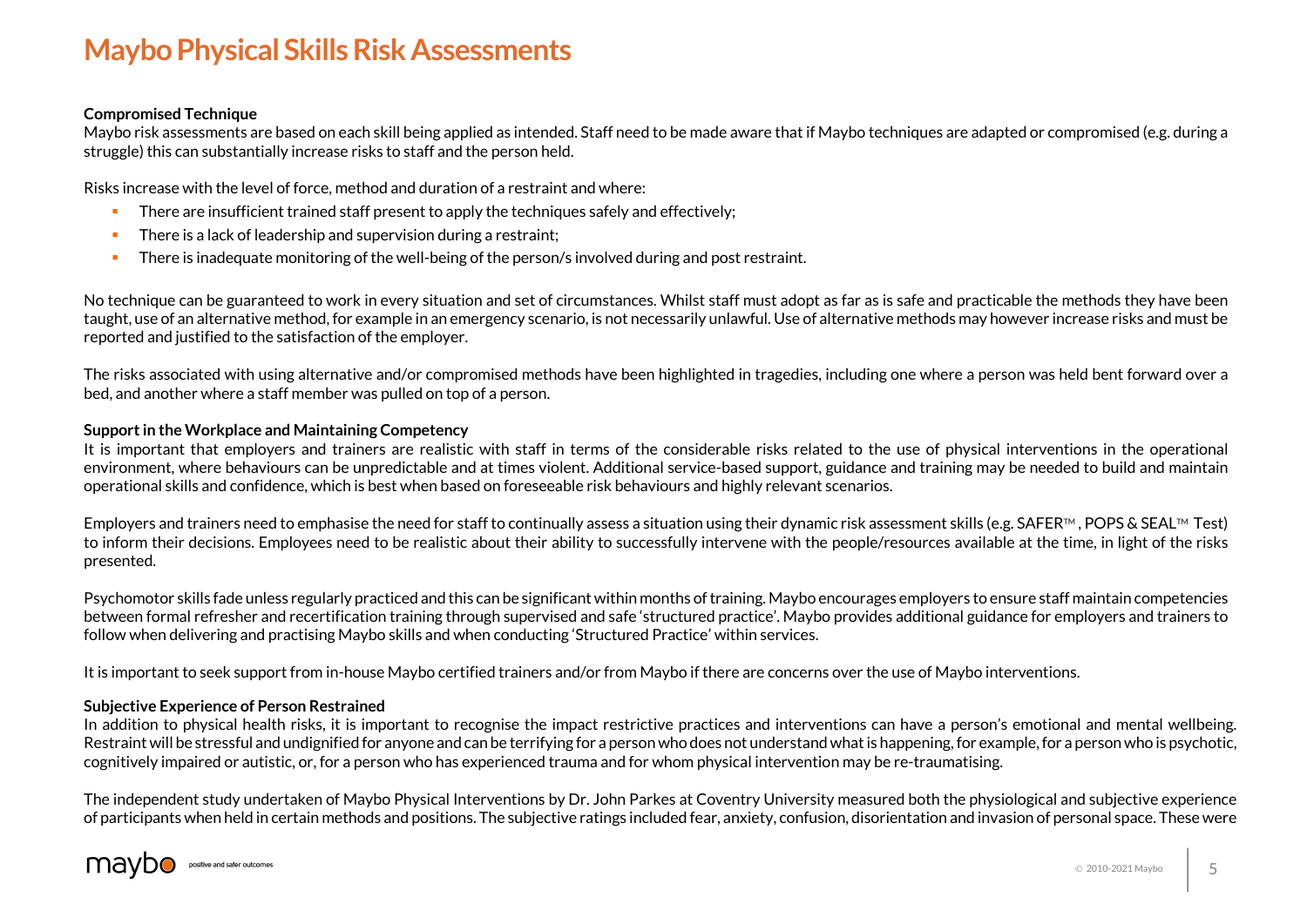combined into an 'overall discomfort' score and no Maybo techniques were rated above 1 (on a scale of 1-4) suggesting the level of discomfort caused by the Maybo techniques in their own right is 'low'. The experience of a confused and frightened person being held in a stressful situation is of course likely to be quite different, but the point is that Maybo has taken care to ensure the methods themselves are designed to be as low arousal, comfortable, dignified and respectful as possible when used as a last resort.

Employees may also have been affected by trauma experienced in their past, whether in their private life or at work. Trainers may not be aware of this, so it is important to always be mindful that training may cause discomfort for some participants and potentially be re-traumatising.

### **First Aid Training and Medical Emergencies**

It is good practice for trainers and operational staff who are trained in physical interventions to be trained in first aid and cardiopulmonary resuscitation (CPR), including use of automated external defibrillators (AEDs). AEDs should be accessible in services where restraint is foreseeable.

Employers are responsible for checking requirements as such training, which is a stipulation in some territories and services. The UK Restraint Reduction Network Training Standards for example (section 4) set out specific stipulations concerning first aid certification levels for trainers and for operational staff trained in physical interventions and the availability of AEDs.

#### **Independent External Contributors**

| Dr Anthony Bleetman                  | Review of Physical Skills Injury Data (2015, 2019, 2021)<br>Review of Physical Skills Risk Assessments (2019)<br>Review of Maybo Physical Intervention Risk Assessment Guidance (2018)<br>Medical Review of Maybo Positive and Safer Handling (Children & Adolescents) Skills Risk Assessments (2017)<br>Medical Review of Maybo Physical Intervention Training Syllabus (2015) |
|--------------------------------------|---------------------------------------------------------------------------------------------------------------------------------------------------------------------------------------------------------------------------------------------------------------------------------------------------------------------------------------------------------------------------------|
| Dr. Stas Lifshitz                    | Review of Maybo Physical Intervention Risk Assessment Guidance (2018)                                                                                                                                                                                                                                                                                                           |
| Dr. John Parkes, Coventry University | Evaluation of the Physiological Effects and Subjective Experience of Maybo Restraint Techniques (2017)                                                                                                                                                                                                                                                                          |
| Dr. Chris Van Eee                    | A Biomechanical Assessment and Review of the Physical Skills and Restraint Techniques of the Maybo Conflict<br>Management Training Programme (2015)                                                                                                                                                                                                                             |

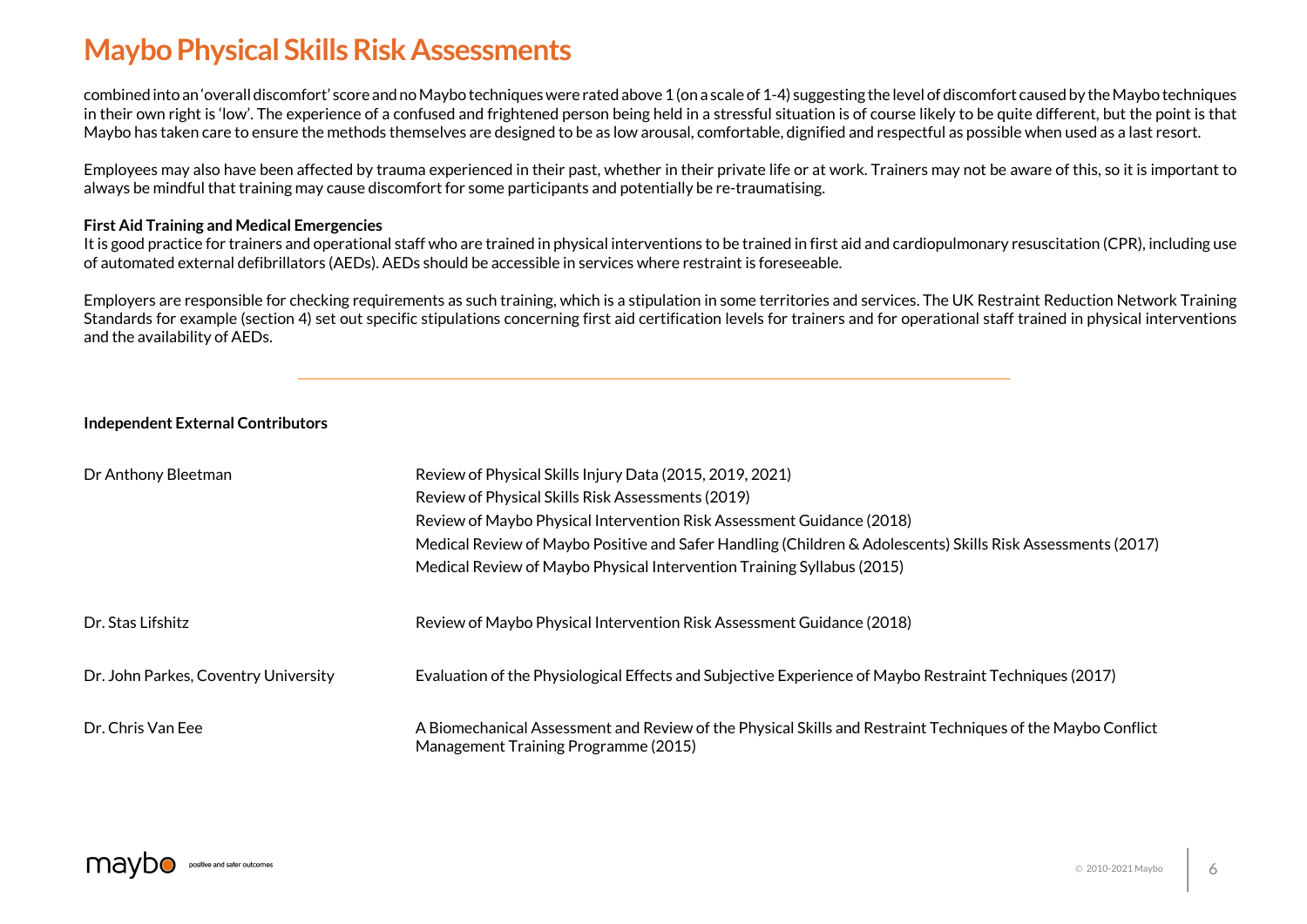| <b>Technique Risk Group:</b> | <b>BOMB SHELTER</b>                                                                                                                                                                                                                                                                                                 |
|------------------------------|---------------------------------------------------------------------------------------------------------------------------------------------------------------------------------------------------------------------------------------------------------------------------------------------------------------------|
| <b>Adult Techniques:</b>     | Bomb Shelter (Exit)                                                                                                                                                                                                                                                                                                 |
| <b>Child Techniques:</b>     | Bomb Shelter (Hair Grab)                                                                                                                                                                                                                                                                                            |
| Intention:                   | To protect the head from blows whilst escaping from a violent assault.                                                                                                                                                                                                                                              |
| <b>Key Observations:</b>     | "A skill used in very volatile and violent scenarios and is about damage limitation rather than control. Given the unpredictability of these scenarios, injuries are likely and may be<br>serious and unpredictable. Training controls are adequate." Dr Bleetman.                                                  |
|                              | "In addition to the risk of slips, trips and falls there is a risk of finger dislocation and fracture, and in the case of violent escalation in a real-life situation there is a risk of serious<br>injury, including injury to the head and face, even if the techniques are applied correctly." Dr Stas Lifshitz. |

| Environment     | Likelihood      | Risks to the subject of the intervention                                                                          | Risks to the conflict manager                                                                    | <b>Controls</b>                                                                                                                                                                                                                                                                                                       |
|-----------------|-----------------|-------------------------------------------------------------------------------------------------------------------|--------------------------------------------------------------------------------------------------|-----------------------------------------------------------------------------------------------------------------------------------------------------------------------------------------------------------------------------------------------------------------------------------------------------------------------|
|                 | Likely          | Nil                                                                                                               | Nil                                                                                              | Training to cover likely risk scenarios and proactive<br>measures for reducing vulnerability to assault e.g.                                                                                                                                                                                                          |
| <b>Training</b> | <b>Possible</b> | Minor soft tissue injuries to upper limbs<br>Slips, trips and falls<br><b>Emotional distress</b>                  | Minor soft tissue injuries to upper limbs<br>Slips, trips and falls<br><b>Emotional distress</b> | communication skills and safer working practices.<br>Learners made aware of potential environmental<br>hazards that increase risk of slips, trips and falls.<br>Tutor provides safety briefing and instruction and<br>controlled exercise as per Trainer Session Plans.<br>Delegates do not strike each other or run. |
|                 | Remote          | Nil                                                                                                               | Nil                                                                                              |                                                                                                                                                                                                                                                                                                                       |
|                 | Likely          | Soft tissue injuries                                                                                              | Minor soft tissue injuries to upper limbs<br><b>Emotional distress</b>                           | Staff aware and alert to personal and environmental /<br>situational risk factors and hazards and warning signs                                                                                                                                                                                                       |
| Operational     | <b>Possible</b> | Injury from escalation of violence<br>Slips, trips and falls<br>Injury to hands/arms<br><b>Emotional distress</b> | Escalation of violence and injuries to other body parts<br>Slips, trips and falls                | /indicators.<br>Aware of guidance, exit paths, safe havens, safer<br>positioning / proxemics and emergency<br>communications and support.<br>Staff consulted, briefed and practised on likely risk                                                                                                                    |
|                 | Remote          | Clash of heads                                                                                                    | Clash of heads                                                                                   | scenarios preventive strategies and safer working<br>practices.                                                                                                                                                                                                                                                       |

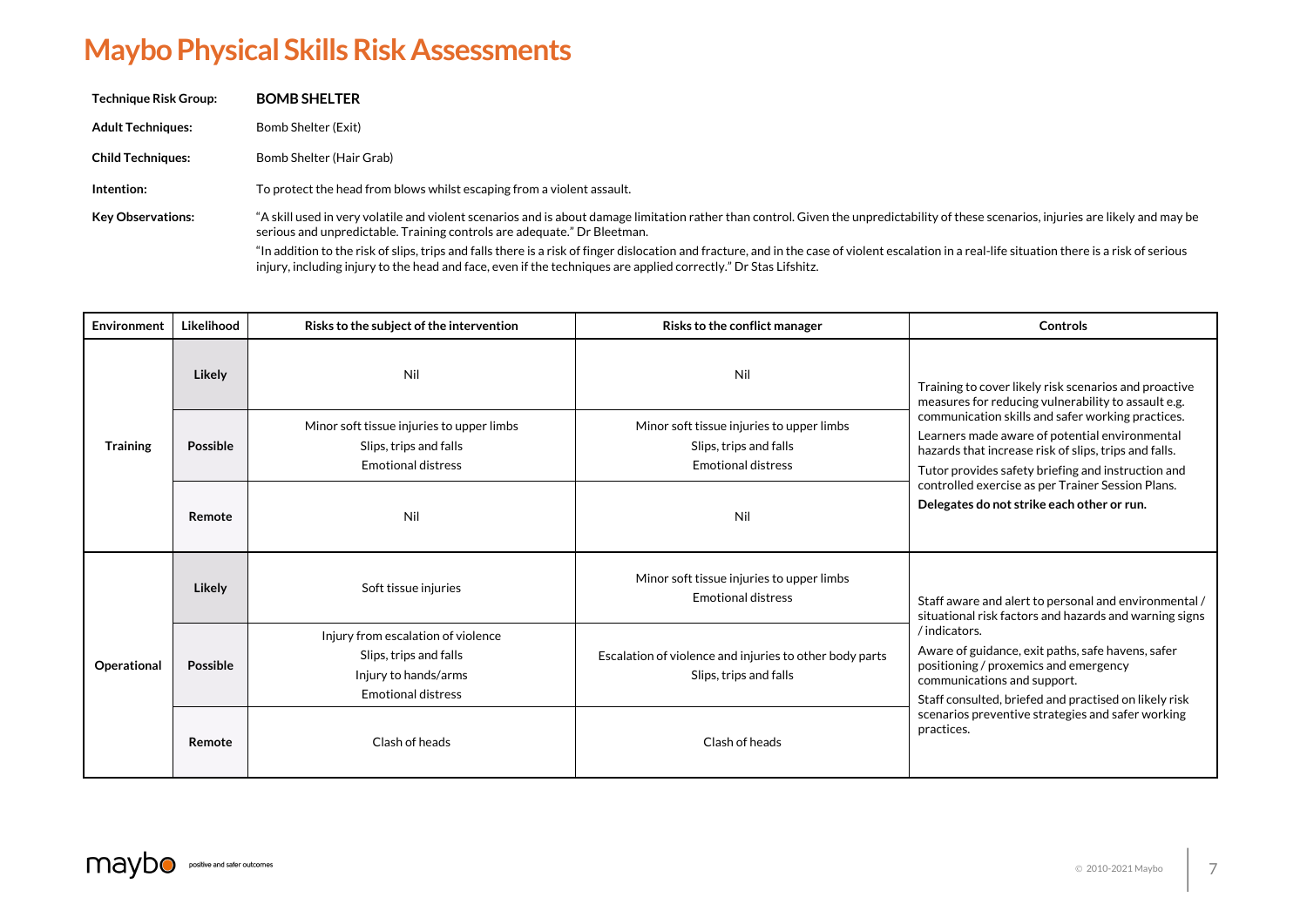| <b>Technique Risk Group:</b> | <b>ACTIVE PALMS</b>                                                                                                                                                                                                |  |
|------------------------------|--------------------------------------------------------------------------------------------------------------------------------------------------------------------------------------------------------------------|--|
| <b>Adult Techniques:</b>     | Active PALMS, Active PALMS Grab Prevention, Active PALMS Exit                                                                                                                                                      |  |
| <b>Child Techniques:</b>     | Active PALMS, Active PALMS Grab Prevention                                                                                                                                                                         |  |
| Intention:                   | To control space and position and help protect against aggressive grabs and blows.                                                                                                                                 |  |
| <b>Key Observations:</b>     | "The highlighted risks are adopted from the similar skill that preceded 'Active PALMS' called 'Wipers' and the 'Active Palms: Moving past' assessment (now incorporated within<br>this assessment)." Dr. Bleetman. |  |
|                              | "In addition to the risk of slips, trips and falls there is a risk of finger dislocation and fracture, and in the case of violent escalation in a real-life situation there is a risk of serious                   |  |

injury, including injury to the head and face, even if the techniques are applied correctly." Dr Stas Lifshitz.

**Environment Likelihood Risks to the subject of the intervention Risks to the conflict manager Controls Training Likely** Nil Nil Training to cover likely risk scenarios and proactive measures for reducing vulnerability to assault e.g. communication skills and safer working practices. Learners made aware of potential environmental hazards that increase risk of slips, trips and falls. Tutor provides safety briefing and instruction and controlled exercise as per Trainer Session Plans. **Delegates do not strike each other. Possible** Slips, trips and falls Soft tissue injuries Slips, trips and falls. Soft tissue injuries to upper limbs **Remote** Nil Emotional distress Dislocated or broken fingers **Operational Likely** Nil Nil Staff aware and alert to personal and environmental / situational risk factors and hazards and warning signs / indicators. Aware of guidance, exit paths, safe havens, safer positioning / proxemics and emergency communications and support. Staff consulted, briefed and practised on likely risk scenarios, preventive strategies and safer working practices. **Possible** Slips, trips and falls. Soft tissue injury Thumb/finger injury from blocked grabs Slips, trips and falls Soft tissue injuries to upper limbs Finger injury **Remote Finger injuries if grabbing** Escalation of conflict Dislocated or broken fingers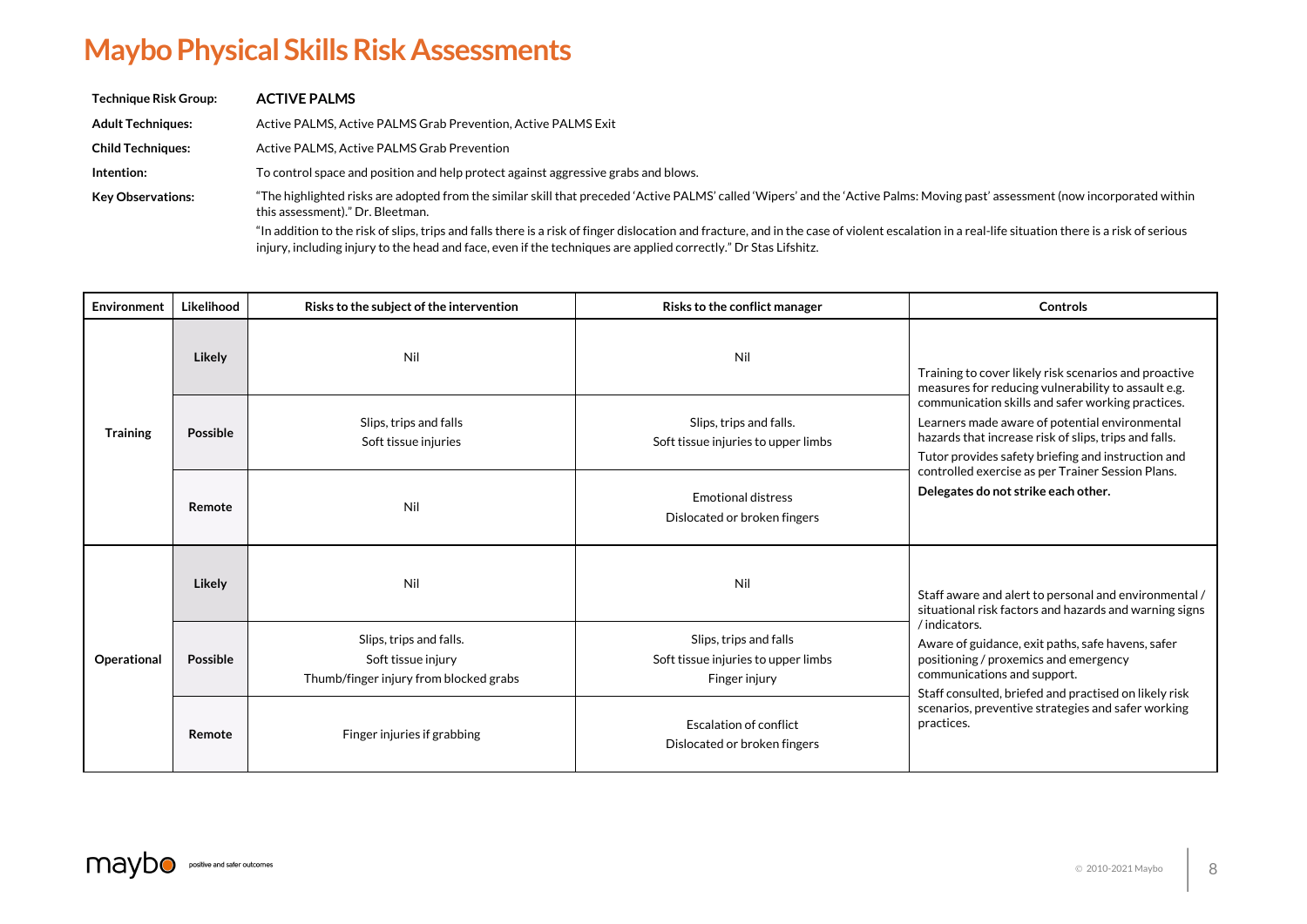| <b>Technique Risk Group:</b> | <b>RELEASES</b>                                                                                                                                                                                                                                             |
|------------------------------|-------------------------------------------------------------------------------------------------------------------------------------------------------------------------------------------------------------------------------------------------------------|
| <b>Adult Techniques:</b>     | Strong Clothing Grip, Parent Grip Release, Cradle Off, Cradle Up, Rear Strangle Relief, Active PALMS Release (Take a Drink)                                                                                                                                 |
| <b>Child Techniques:</b>     | Cradle Off, Parent Grip Release and Active PALMS Release (Take a Drink)                                                                                                                                                                                     |
| Intention:                   | To disengage from a grip or grab to a wrist, arm, neck or clothing.                                                                                                                                                                                         |
| <b>Key Observations:</b>     | "Grabs to the neck are potentially lethal in real life, avoid being grabbed by lowering your chin and using active PALMS. Dynamic motion against resistance may lead to muscle<br>damage, perform the exercises in a controlled fashion." Dr Stas Lifshitz. |

| <b>Environment</b> | Likelihood      | Risks to the subject of the intervention                                                                                                                       | Risks to the conflict manager                                                                                                                                                                                                                                          | <b>Controls</b>                                                                                                                                                                                                                                                                                                                              |
|--------------------|-----------------|----------------------------------------------------------------------------------------------------------------------------------------------------------------|------------------------------------------------------------------------------------------------------------------------------------------------------------------------------------------------------------------------------------------------------------------------|----------------------------------------------------------------------------------------------------------------------------------------------------------------------------------------------------------------------------------------------------------------------------------------------------------------------------------------------|
|                    | Likely          | Nil                                                                                                                                                            | Nil                                                                                                                                                                                                                                                                    |                                                                                                                                                                                                                                                                                                                                              |
| <b>Training</b>    | <b>Possible</b> | Slips, trips and falls<br>Damage to fingernails (Cradle Off)<br>Soft Tissue Injuries (Clothing Grab)<br>Thumb/finger injury from blocked grabs (Clothing Grab) | Slips, trips and falls.<br>Scratches from fingernails<br>Soft tissue injuries to upper limbs (Clothing Grab)<br>Finger Injury (Clothing Grab)                                                                                                                          | Trainer provides safety briefing and instruction and<br>controlled practice as per Trainer Session Plans.<br>Remind delegates they need not practice something<br>that makes them feel uncomfortable or unsafe.<br>Relief from rear strangle only taught if relevant and<br>by trainer/video demo only; not to be practiced by<br>delegates. |
|                    | Remote          | <b>Emotional distress</b>                                                                                                                                      | Emotional distress from prior trauma e.g. strangle<br>Minor soft tissue injuries<br>Joint strain: Upper limbs<br>Rotator cuff injury<br>Facial injury from self-impact<br>Dislocation/break of fingers (Clothing Grab)<br>Facial injury from self-impact (Parent Grip) |                                                                                                                                                                                                                                                                                                                                              |
|                    | Likely          | Nil                                                                                                                                                            | Nil                                                                                                                                                                                                                                                                    | Staff aware and alert to personal and environmental /                                                                                                                                                                                                                                                                                        |
| Operational        | <b>Possible</b> | Slips, trips and falls<br>Minor soft tissue injuries<br>Damage to fingernails (Cradle Off)<br>Finger injury from blocked grabs (Clothing Grab)                 | Slips, trips and falls<br>Soft tissue injuries and fingernail scratches<br>Finger injury (Clothing Grab)<br>Joint strain in upper limbs e.g. Parent Grip<br>Subject may attempt to headbutt                                                                            | situational risk factors and hazards and warning signs<br>/indicators.<br>Aware of guidance, exit paths, safe havens, safer<br>positioning / proxemics and emergency<br>communications and support.<br>Staff consulted, briefed and practised on likely risk<br>scenarios, preventive strategies and safer working<br>practices.             |
|                    | Remote          | Damage to thumb, fingers and wrist<br>Upper limb joint and tendon damage<br>Rotator cuff injuries                                                              | Rotator cuff injury<br>Facial injury from self-impact<br><b>Escalation of conflict</b><br>Dislocation/break of fingers (Clothing Grab)                                                                                                                                 |                                                                                                                                                                                                                                                                                                                                              |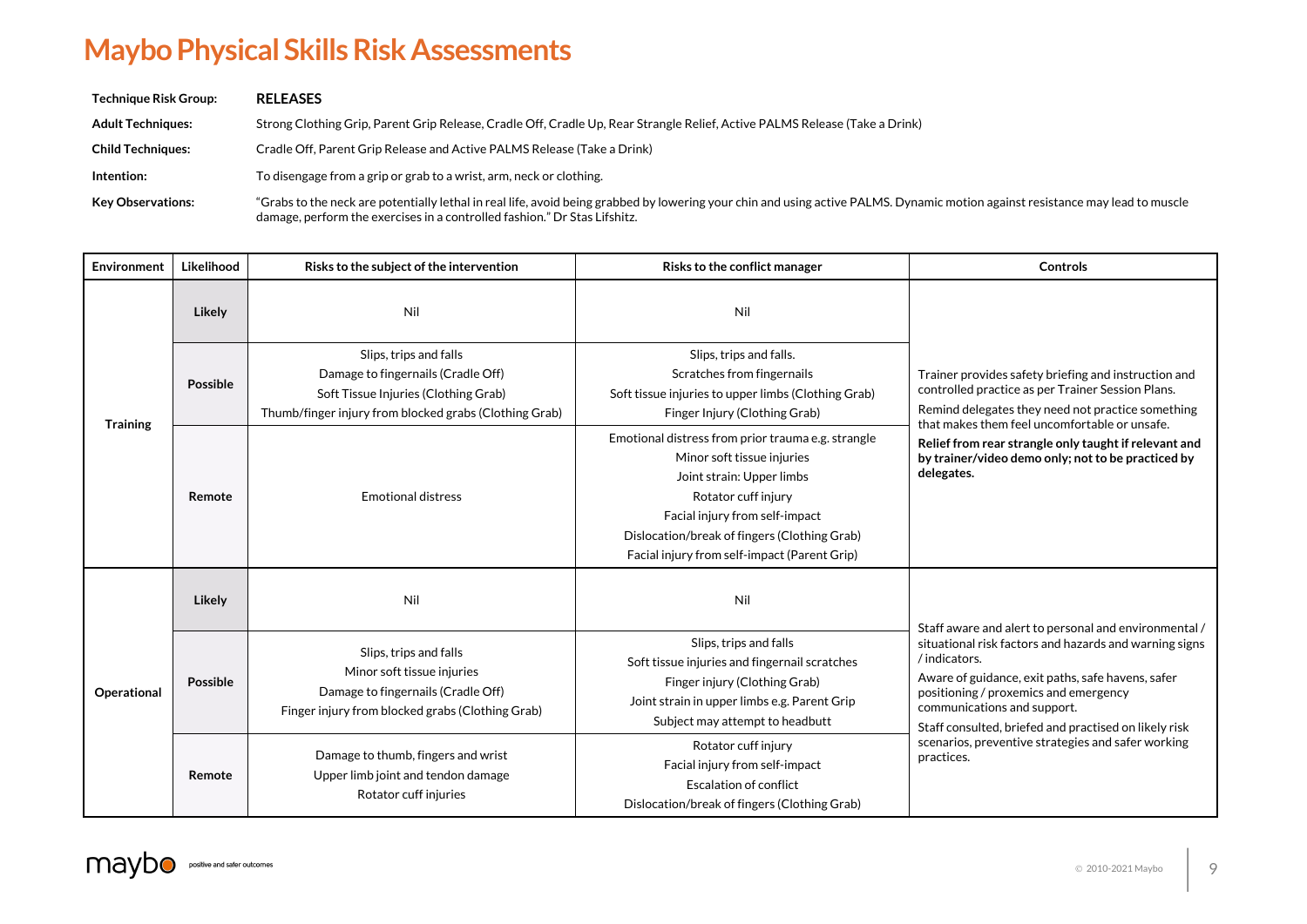| Techniaue Risk Group:    | <b>GUIDING</b>                                                                                                              |
|--------------------------|-----------------------------------------------------------------------------------------------------------------------------|
| <b>Adult Techniques:</b> | Single Cradle Guide, Paired Cradle Guide, Non-Contact Guiding, Hook and Cradle Guide, Double Cradle Guide, Assessment Touch |
| <b>Child Techniques:</b> | Hook and Cradle Guide, Non-Contact Guiding, Cradle Guides, Supportive Prompt, Shepherding                                   |
| Intention:               | To physically guide a person.                                                                                               |
| <b>Key Observations:</b> | No specific comments                                                                                                        |

| Environment     | Likelihood      | Risks to the subject of the intervention       | Risks to the conflict manager                                                                 | <b>Controls</b>                                                                                                                                                                                                                                                             |
|-----------------|-----------------|------------------------------------------------|-----------------------------------------------------------------------------------------------|-----------------------------------------------------------------------------------------------------------------------------------------------------------------------------------------------------------------------------------------------------------------------------|
|                 | Likely          | Nil                                            | Nil                                                                                           |                                                                                                                                                                                                                                                                             |
| <b>Training</b> | <b>Possible</b> | Nil                                            | Soft tissue injuries to digits                                                                | Trainer provides safety briefing and instruction and<br>controlled practice as per Trainer Session Plans.                                                                                                                                                                   |
|                 | Remote          | Soft tissue injuries<br>Slips, trips and falls | Slips, trips and falls<br>Dislocated or broken fingers                                        |                                                                                                                                                                                                                                                                             |
|                 | Likely          | Nil                                            | Nil                                                                                           | Staff aware and alert to personal and environmental /<br>situational risk factors and hazards and warning                                                                                                                                                                   |
| Operational     | <b>Possible</b> | Slips, trips and falls<br>Soft tissue injury   | Slips, trips and falls<br>Soft tissue injuries to upper limbs<br>Injury to fingers and thumbs | signs/indicators.<br>Aware of guidance, exit paths, safe havens, safer<br>positioning / proxemics and emergency<br>communications and support.<br>Staff consulted, briefed and practised on likely risk<br>scenarios, preventive strategies and safer working<br>practices. |
|                 | Remote          | Slips, trips and falls<br>Soft tissue injury   | Escalation of conflict.<br>Subject may attempt to headbutt<br>Dislocated or broken fingers    |                                                                                                                                                                                                                                                                             |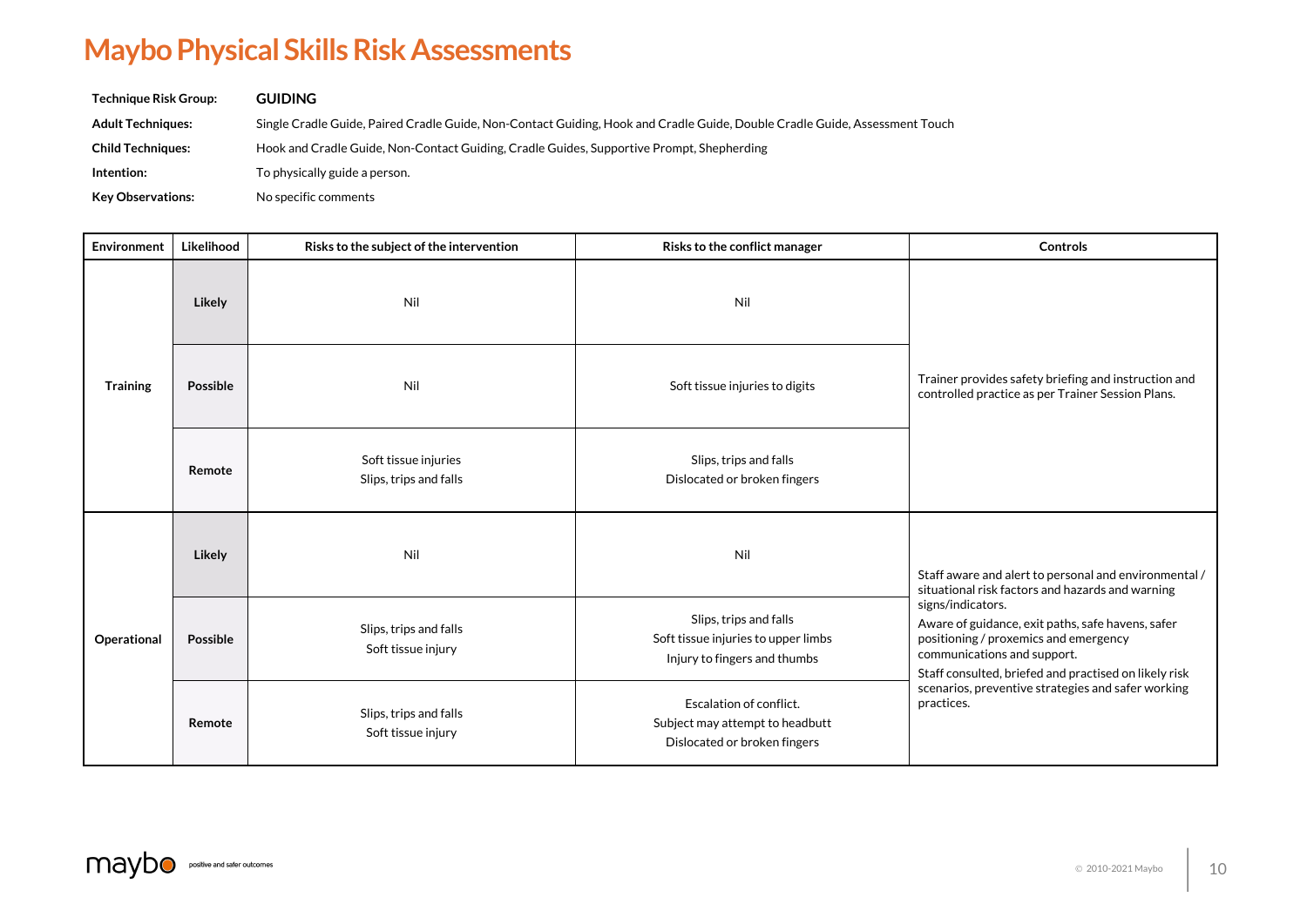| <b>Techniaue Risk Group:</b> | <b>REDIRECTION</b>                                                                                                                                                             |
|------------------------------|--------------------------------------------------------------------------------------------------------------------------------------------------------------------------------|
| <b>Adult Techniques:</b>     | Hook and Cradle Turn, Elbow Turn                                                                                                                                               |
| <b>Child Techniques:</b>     | Front Shoulder Turn, Rear Shoulder Turn                                                                                                                                        |
| Intention:                   | To redirect or turn a person away from harm/towards safety, or to redirect a person/s assaulting another ('Rescue').                                                           |
| <b>Key Observations:</b>     | Specifically, for these techniques, Dr Bleetman recognises "there is a risk of rotational injuries to the subject's spine and an increased risk of fall and secondary injury." |
|                              | "When guiding and turning people special care must be given to balance and risk of fall. Avoid bending the back either backwards or forwards." Dr Stas Lifshitz.               |

| <b>Environment</b> | Likelihood      | Risks to the subject of the intervention                                                                                                                                                     | Risks to the conflict manager                             | <b>Controls</b>                                                                                                                                                                                                                                                                                                   |
|--------------------|-----------------|----------------------------------------------------------------------------------------------------------------------------------------------------------------------------------------------|-----------------------------------------------------------|-------------------------------------------------------------------------------------------------------------------------------------------------------------------------------------------------------------------------------------------------------------------------------------------------------------------|
|                    | Likely          | Nil                                                                                                                                                                                          | Nil                                                       |                                                                                                                                                                                                                                                                                                                   |
|                    | <b>Possible</b> | Slips, trips and falls<br>Back injury<br>Soft tissue injury                                                                                                                                  | Slips, trips and falls<br>Back injury                     | Trainer provides safety briefing and instruction and<br>controlled practice as per Trainer Session Plans.<br>Particular care and supervision needed to prevent<br>trips, falls and collisions as these methods can affect<br>balance.                                                                             |
| <b>Training</b>    | Remote          | Slips, trips and falls<br><b>Emotional distress</b><br>Knee or ankle twist injuries<br>Clash of heads<br>Soft tissue injuries<br>Scratches from fingernails                                  | Knee or ankle twist injuries                              |                                                                                                                                                                                                                                                                                                                   |
| Operational        | Likely          | Soft tissue injuries<br>Scratches from fingernails                                                                                                                                           | Nil                                                       | Staff aware and alert to personal and environmental /                                                                                                                                                                                                                                                             |
|                    | Possible        | Unconsciousness<br>Slips, trips and falls<br>Back injury<br>Soft tissue injury to shoulder (or Hip area for hip turn)<br>Facial injuries from clashing of heads<br><b>Emotional distress</b> | Slips, trips and falls<br>Back injury                     | situational risk factors and hazards and warning<br>signs/indicators.<br>Aware of guidance, exit paths, safe havens, safer<br>positioning / proxemics and emergency<br>communications and support.<br>Staff consulted, briefed and practised on likely risk<br>scenarios, preventive strategies and safer working |
|                    | Remote          | Knee or ankle twist injuries                                                                                                                                                                 | Knee or ankle twist injuries<br><b>Emotional distress</b> | practices.                                                                                                                                                                                                                                                                                                        |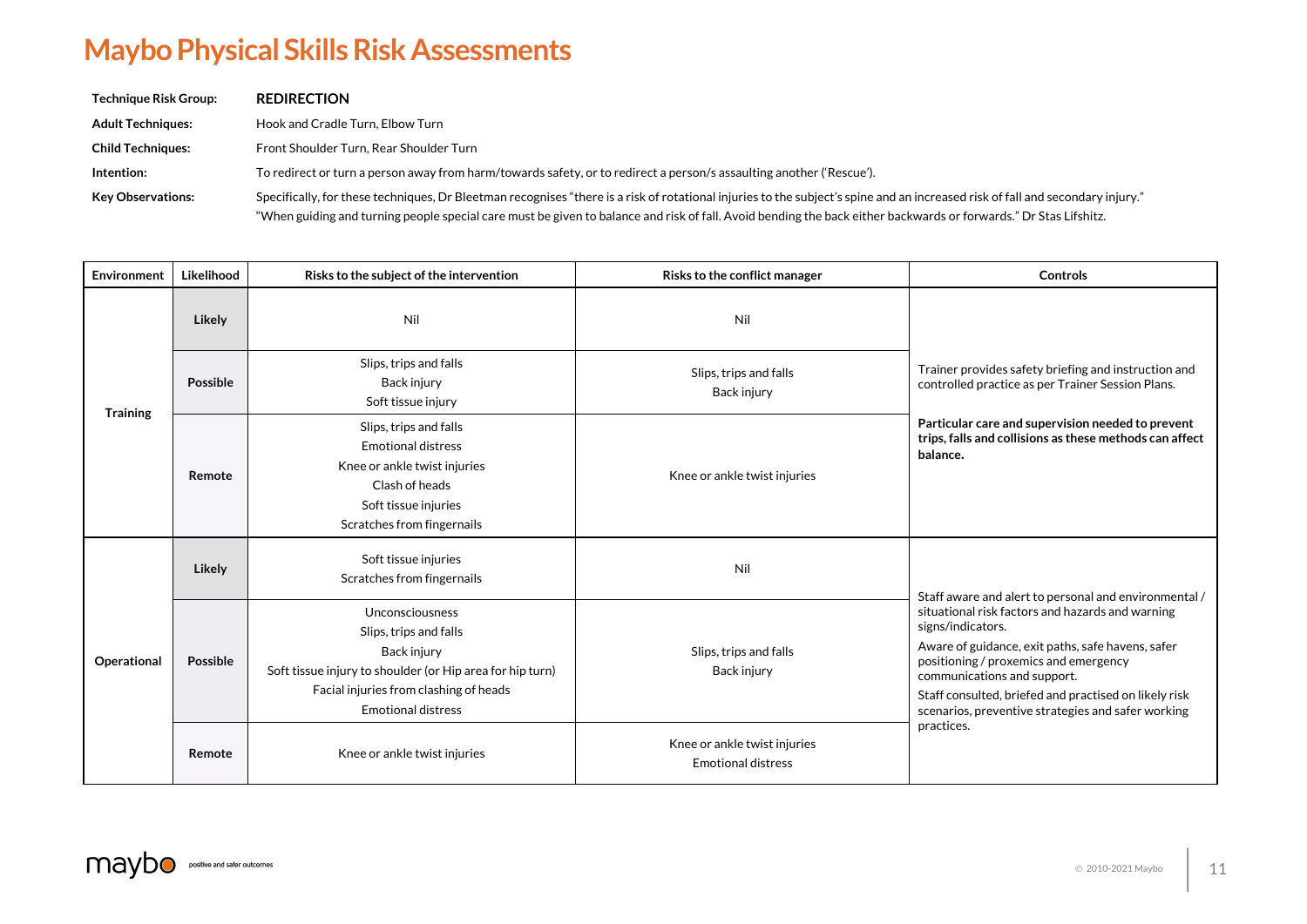| <b>Techniaue Risk Group:</b> | <b>HOOK AND TURN / TEAM TURN</b>                                                                                                                                                                                                                                                                                                                   |
|------------------------------|----------------------------------------------------------------------------------------------------------------------------------------------------------------------------------------------------------------------------------------------------------------------------------------------------------------------------------------------------|
| <b>Adult Techniques:</b>     | Team Turn. Hip Hook and Turn                                                                                                                                                                                                                                                                                                                       |
| <b>Child Techniques:</b>     | Team Shoulder Turn                                                                                                                                                                                                                                                                                                                                 |
| Intention:                   | To redirect or turn a person away from harm/towards safety, or to redirect a person/s assaulting another ('Rescue').                                                                                                                                                                                                                               |
| <b>Key Observations:</b>     | Specifically, for these techniques, Dr Bleetman recognises 'there is a risk of rotational injuries to the subject's spine and an increased risk of fall and secondary injury."<br>"When guiding and turning people special care must be given to balance and risk of fall. Avoid bending the back either backwards or forwards." Dr Stas Lifshitz. |

| Environment     | Likelihood      | Risks to the subject of the intervention                                                                                                                                                     | Risks to the conflict manager                             | <b>Controls</b>                                                                                                                                                                                                                                                                                                                                                                          |
|-----------------|-----------------|----------------------------------------------------------------------------------------------------------------------------------------------------------------------------------------------|-----------------------------------------------------------|------------------------------------------------------------------------------------------------------------------------------------------------------------------------------------------------------------------------------------------------------------------------------------------------------------------------------------------------------------------------------------------|
| <b>Training</b> | Likely          | Nil                                                                                                                                                                                          | Nil                                                       |                                                                                                                                                                                                                                                                                                                                                                                          |
|                 | <b>Possible</b> | Slips, trips and falls<br>Back injury<br>Soft tissue injury                                                                                                                                  | Slips, trips and falls<br>Back injury                     | Trainer provides safety briefing and instruction and<br>controlled practice as per Trainer Session Plans.                                                                                                                                                                                                                                                                                |
|                 | Remote          | Slips, trips and falls<br><b>Emotional distress</b><br>Knee or ankle twist injuries<br>Clash of heads<br>Soft tissue injuries<br>Scratches from fingernails                                  | Knee or ankle twist injuries                              | Particular care and supervision needed to prevent<br>trips, falls and collisions as these methods can affect<br>balance.                                                                                                                                                                                                                                                                 |
| Operational     | Likely          | Soft tissue injuries<br>Scratches from fingernails                                                                                                                                           | Nil                                                       | Staff aware and alert to personal and environmental /<br>situational risk factors and hazards and warning<br>signs/indicators.<br>Aware of guidance, exit paths, safe havens, safer<br>positioning / proxemics and emergency<br>communications and support.<br>Staff consulted, briefed and practised on likely risk<br>scenarios, preventive strategies and safer working<br>practices. |
|                 | <b>Possible</b> | Unconsciousness<br>Slips, trips and falls<br>Back injury<br>Soft tissue injury to shoulder (or Hip area for hip turn)<br>Facial injuries from clashing of heads<br><b>Emotional distress</b> | Slips, trips and falls<br>Back injury                     |                                                                                                                                                                                                                                                                                                                                                                                          |
|                 | Remote          | Knee or ankle twist injuries                                                                                                                                                                 | Knee or ankle twist injuries<br><b>Emotional distress</b> |                                                                                                                                                                                                                                                                                                                                                                                          |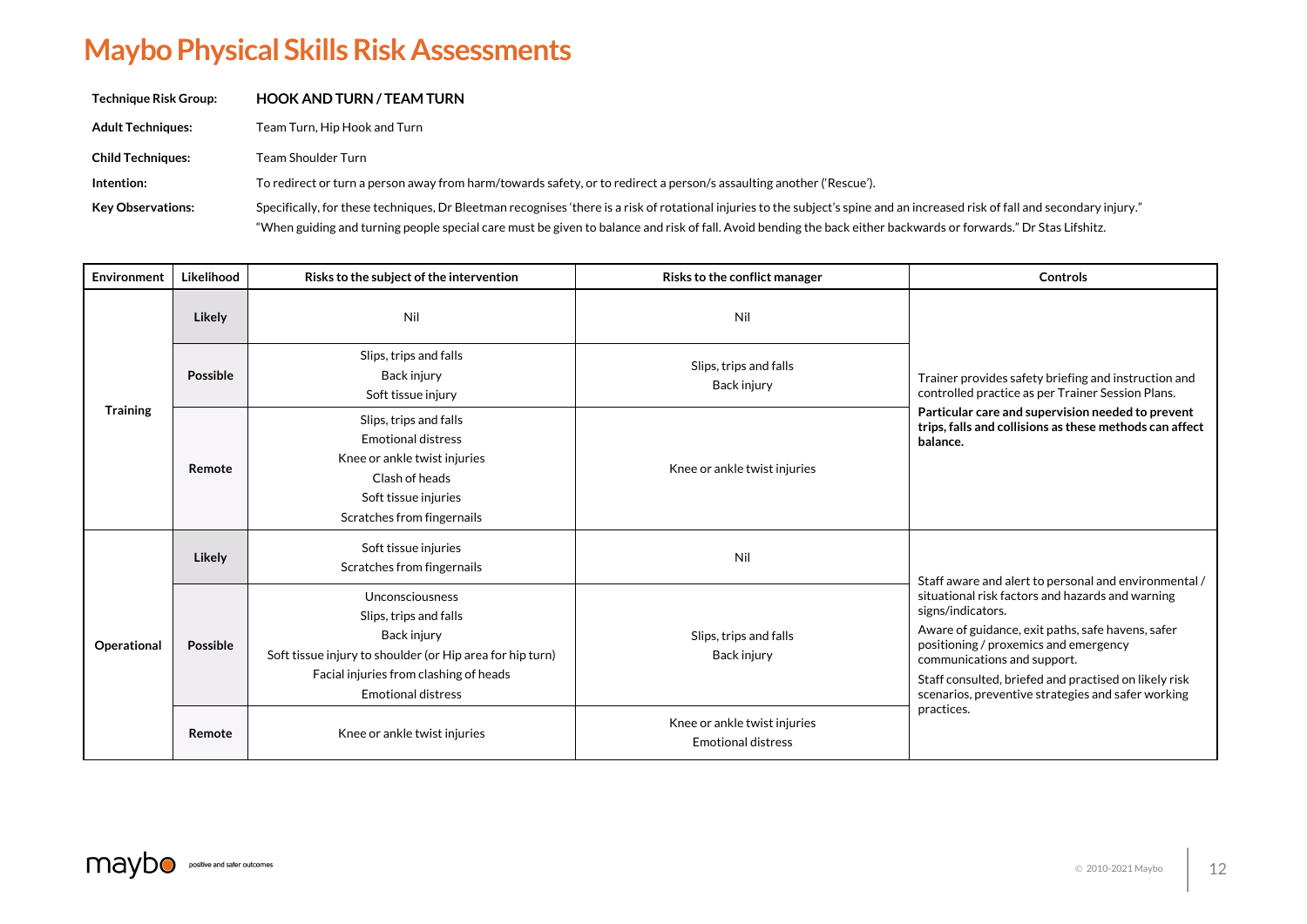#### **Technique Risk Group: WRAP HOLDING & ESCORTING**

| <b>Adult Techniques:</b> | Wrap Hold, Wrap Escort, Wrap with 3rd Person Support, Wrap Wall Recovery, Wrap Turn and Reverse, De-escalate Wrap to Cradle, Single Wrap and Hook Containment                                                                                                                                                                                                                                                                                                                                                                                                                                          |
|--------------------------|--------------------------------------------------------------------------------------------------------------------------------------------------------------------------------------------------------------------------------------------------------------------------------------------------------------------------------------------------------------------------------------------------------------------------------------------------------------------------------------------------------------------------------------------------------------------------------------------------------|
| <b>Child Techniques:</b> | Hook and Interrupter Escort, Reverse Hook and Interrupter Escort                                                                                                                                                                                                                                                                                                                                                                                                                                                                                                                                       |
| Intention:               | Mostly two person holds for a turbulent subject.                                                                                                                                                                                                                                                                                                                                                                                                                                                                                                                                                       |
| <b>Key Observations:</b> | Specifically, for these techniques Dr Bleetman cautions: "A vulnerable subject may also be at risk of back injury. This is a relatively low risk skill, controls are adequate." Also,<br>with reference to Single Wrap & Hook Containment: "Upper limb joint injury to subject, strikes to staff members in the event of failure to contain subject."<br>Dr Chris Van Eee reports: The basic principles are biomechanically sound. The restraint techniques focus on keeping joints in their normal range of motion, so dislocations or<br>fractures are unlikely to occur.                            |
|                          | Additional Observations by Dr Bleetman and Dr Lifshitz: Holding & Escorting:<br>When guiding and turning people special care must be given to balance and risk of fall. Avoid bending the back either backwards or forwards.<br>During training do not vigorously resist or try to defeat your colleagues' holds. Work with them to learn these skills safely.<br>Special care should be given to the shoulder joint. Minimising rotation of the arm and backwards extension can lower the risk of shoulder dislocation. Avoid fully extending<br>the elbow to minimise risk of fractures and sprains. |
|                          | Avoid bending people forwards or holding them against (or over) a rigid object, (which can lead to positional asphyxia), especially in the seated (or kneeling) position. Avoid<br>compression of chest and abdomen and continually monitor the well-being of the person held.<br>Be alert to risks of bites, spitting and accidental or deliberate clashing of heads.                                                                                                                                                                                                                                 |

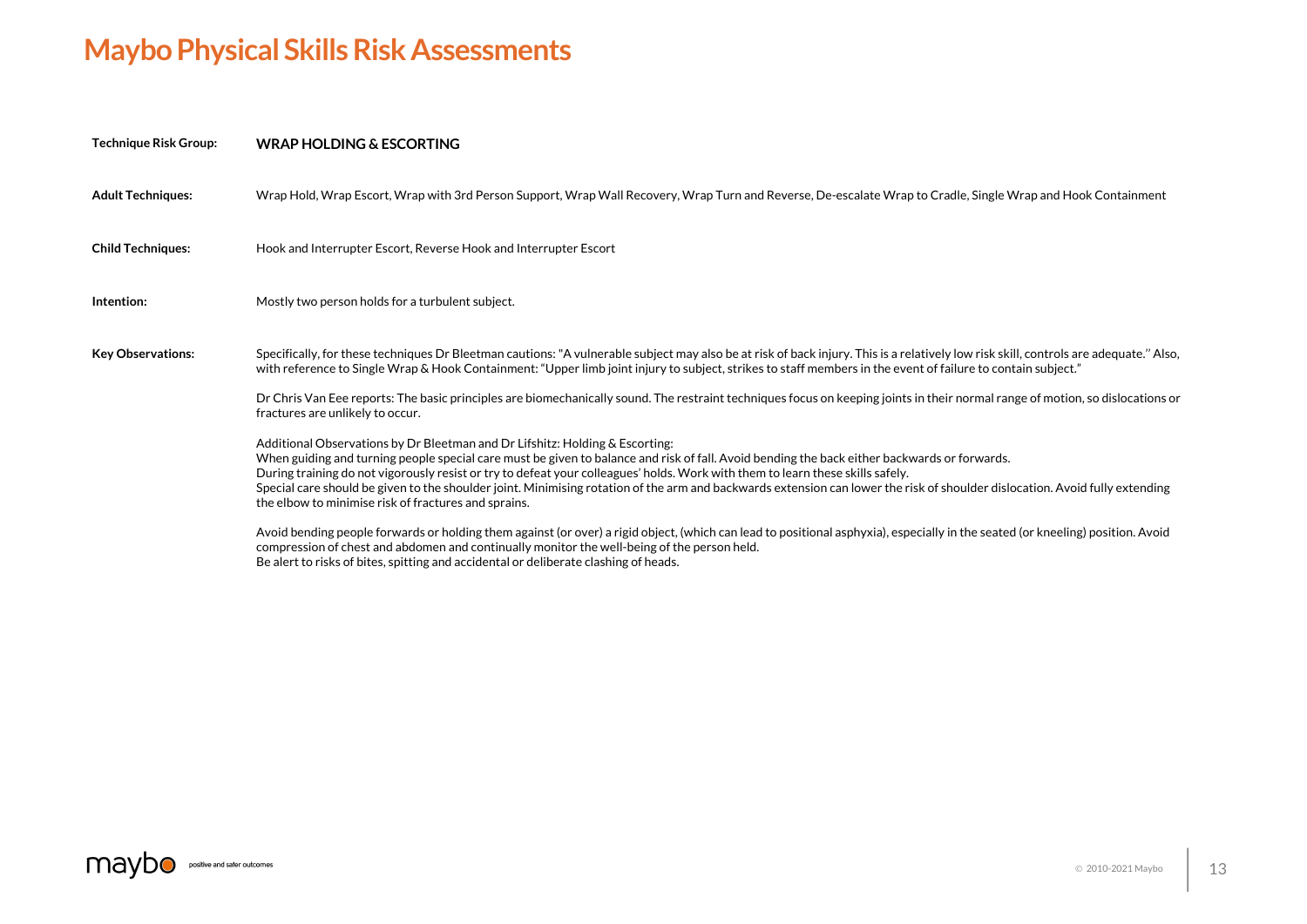**Technique Risk Group: WRAP HOLDING & ESCORTING (Continued)**

| <b>Environment</b> | Likelihood | Risks to the subject of the intervention                                                                                                      | Risks to the conflict manager                                                                                                                                                                   | <b>Controls</b>                                                                                                                                                                                                                                                                                                      |
|--------------------|------------|-----------------------------------------------------------------------------------------------------------------------------------------------|-------------------------------------------------------------------------------------------------------------------------------------------------------------------------------------------------|----------------------------------------------------------------------------------------------------------------------------------------------------------------------------------------------------------------------------------------------------------------------------------------------------------------------|
| <b>Training</b>    | Likely     | Nil                                                                                                                                           | Nil                                                                                                                                                                                             |                                                                                                                                                                                                                                                                                                                      |
|                    | Possible   | Slips, trips and falls<br>Soft tissue injuries<br>Superficial scratches<br>Clashing of heads<br>Shoulder injury                               | Slips, trips and falls<br>Soft tissue injuries<br>Clashing of heads                                                                                                                             | Trainer provides safety briefing and instruction and<br>controlled practice as per Trainer Session Plans.<br>Particular care and supervision needed to prevent<br>trips, falls and collisions.                                                                                                                       |
|                    | Remote     | Rotator cuff injury<br>Knee or ankle twist injuries<br>Joint strain in upper limbs                                                            | Knee or ankle twist injuries<br>Lower back injuries through bad positioning<br>Joint strain: Upper limbs<br>Rotator cuff injury                                                                 |                                                                                                                                                                                                                                                                                                                      |
| Operational        | Likely     | Nil                                                                                                                                           | Nil                                                                                                                                                                                             |                                                                                                                                                                                                                                                                                                                      |
|                    | Possible   | Slips, trips and falls.<br>Soft tissue injuries<br>Superficial scratches<br>Clashing of heads<br>Shoulder injury<br><b>Emotional distress</b> | Slips, trips and falls<br>Soft tissue injuries<br><b>Emotional distress</b><br>Clashing of heads                                                                                                | Staff aware and alert to personal and environmental /<br>situational risk factors and hazards and warning<br>signs/indicators.<br>Aware of guidance, exit paths, safe havens, safer<br>positioning / proxemics and emergency<br>communications and support.<br>Staff consulted, briefed and practised on likely risk |
|                    | Remote     | Rotator cuff injury<br><b>Back injuries</b><br>Knee or ankle twist injuries.<br>Fall injuries compounded by<br>CM's falling on top of subject | <b>Escalation of conflict</b><br>Head butting from subject<br>Knee or ankle twist injuries<br>Lower back injuries through bad positioning<br>Joint strain in upper limbs<br>Rotator cuff injury | scenarios, preventive strategies and safer working<br>practices.                                                                                                                                                                                                                                                     |

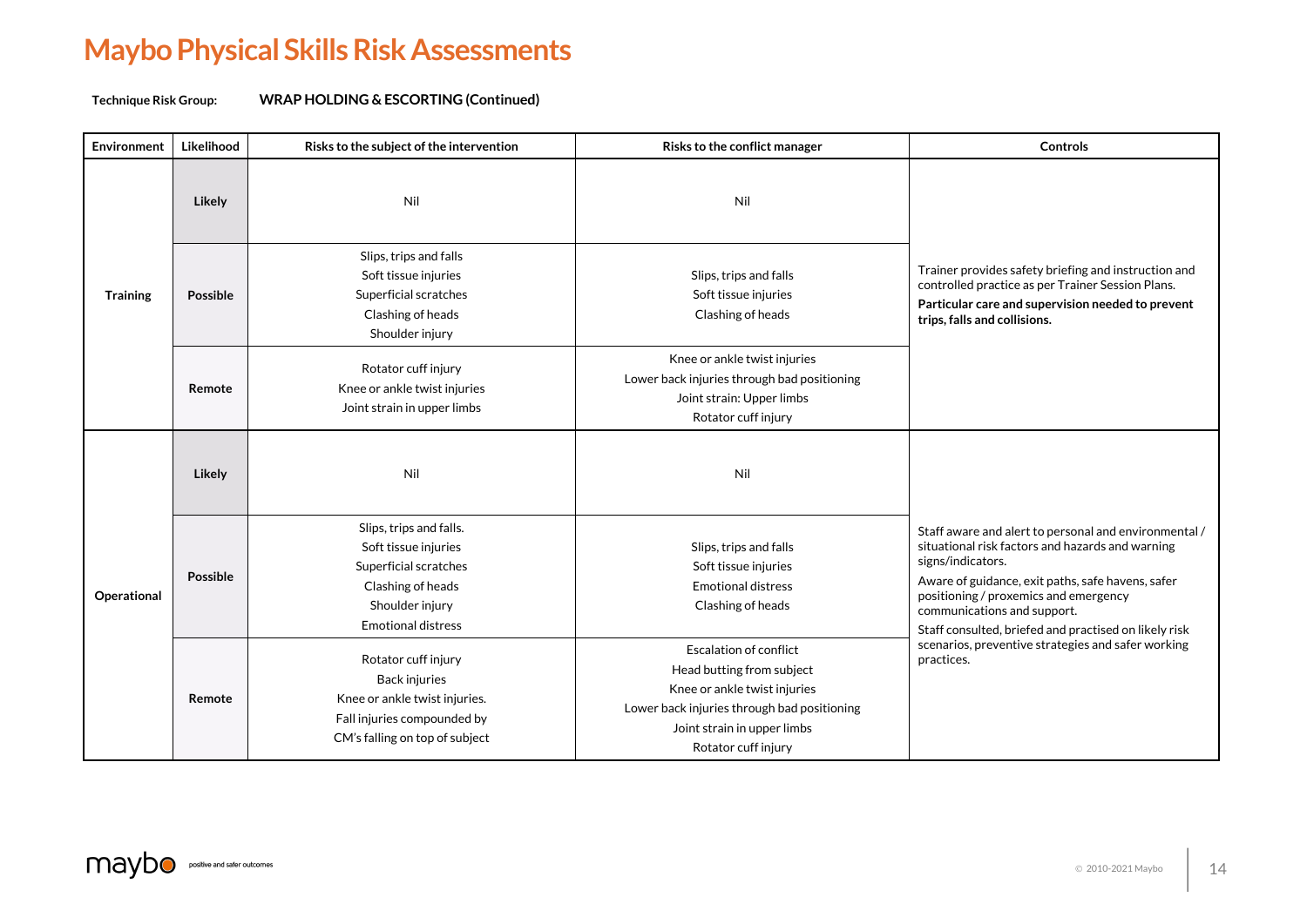| Technique Risk Group:    | <b>BED CONTAINMENT &amp; HOLDS</b>                                                                                                                        |
|--------------------------|-----------------------------------------------------------------------------------------------------------------------------------------------------------|
| <b>Adult Techniques:</b> | Bed Interrupters, Bed Leg Management, Head Management, Bed Transfer, Bed Hooks                                                                            |
| <b>Child Techniques:</b> | Bed Interrupters                                                                                                                                          |
| Intention:               | To contain a supine individual's movement on a bed or trolley, or, apply restrictive holds. Do not hold a person face down or bent over/forward on a bed. |
|                          |                                                                                                                                                           |

Key Observations: Dr. Bleetman: "Controls are adequate, no specific concerns".

| <b>Environment</b> | Likelihood      | Risks to the subject of the intervention                                                                                                                                                                  | Risks to the conflict manager                                   | Controls                                                                                                                                                                                                                                                                                                              |
|--------------------|-----------------|-----------------------------------------------------------------------------------------------------------------------------------------------------------------------------------------------------------|-----------------------------------------------------------------|-----------------------------------------------------------------------------------------------------------------------------------------------------------------------------------------------------------------------------------------------------------------------------------------------------------------------|
| <b>Training</b>    | Likely          | Nil                                                                                                                                                                                                       | Nil                                                             | Trainer provides safety briefing and instruction and                                                                                                                                                                                                                                                                  |
|                    | <b>Possible</b> | Soft tissue injuries                                                                                                                                                                                      | Soft tissue injuries                                            | controlled practice as per Trainer Session Plans.<br>Demonstrate in training leadership, communication,<br>monitoring / duty of care and personal safety<br>awareness throughout hold and transitions to ensure<br>safety of person held and staff.                                                                   |
|                    | Remote          | Back injury, joint strain                                                                                                                                                                                 | Back injury, joint strain<br>Rib injury from leg controls       | Consider reducing height of bed                                                                                                                                                                                                                                                                                       |
| Operational        | Likely          | Soft tissue injuries                                                                                                                                                                                      | Nil                                                             | Staff aware and alert to personal and environmental /<br>situational risk factors and hazards and warning<br>signs/indicators.<br>Aware of guidance, exit paths, safe havens, safer                                                                                                                                   |
|                    | Possible        | Back injury, joint strain<br><b>Emotional Distress</b>                                                                                                                                                    | Back injury, joint strain<br>Rib injury from leg controls       | positioning / proxemics and emergency<br>communications and support.<br>Staff consulted, briefed and practised on likely risk<br>scenarios, preventive strategies and safer working<br>practices.                                                                                                                     |
|                    | Remote          | Knee or Ankle injuries from pressure of staff<br>Obstructed airway e.g. vomit<br>Permanent muscle/nerve damage if prolonged pressure<br>applied to limbs<br>Falls from bed/trolley<br>Positional Asphyxia | Falls, upper limb joint disruption<br>Injury from blows & kicks | Teamwork, communication and monitoring/duty of<br>care required to ensure safety of person held and staff<br>during approach, control, de-escalation and<br>disengagement. Team approach and positioning to<br>avoid blows and kicks.<br>Consider reducing height of bed<br>Alert to prevent person falling from bed. |

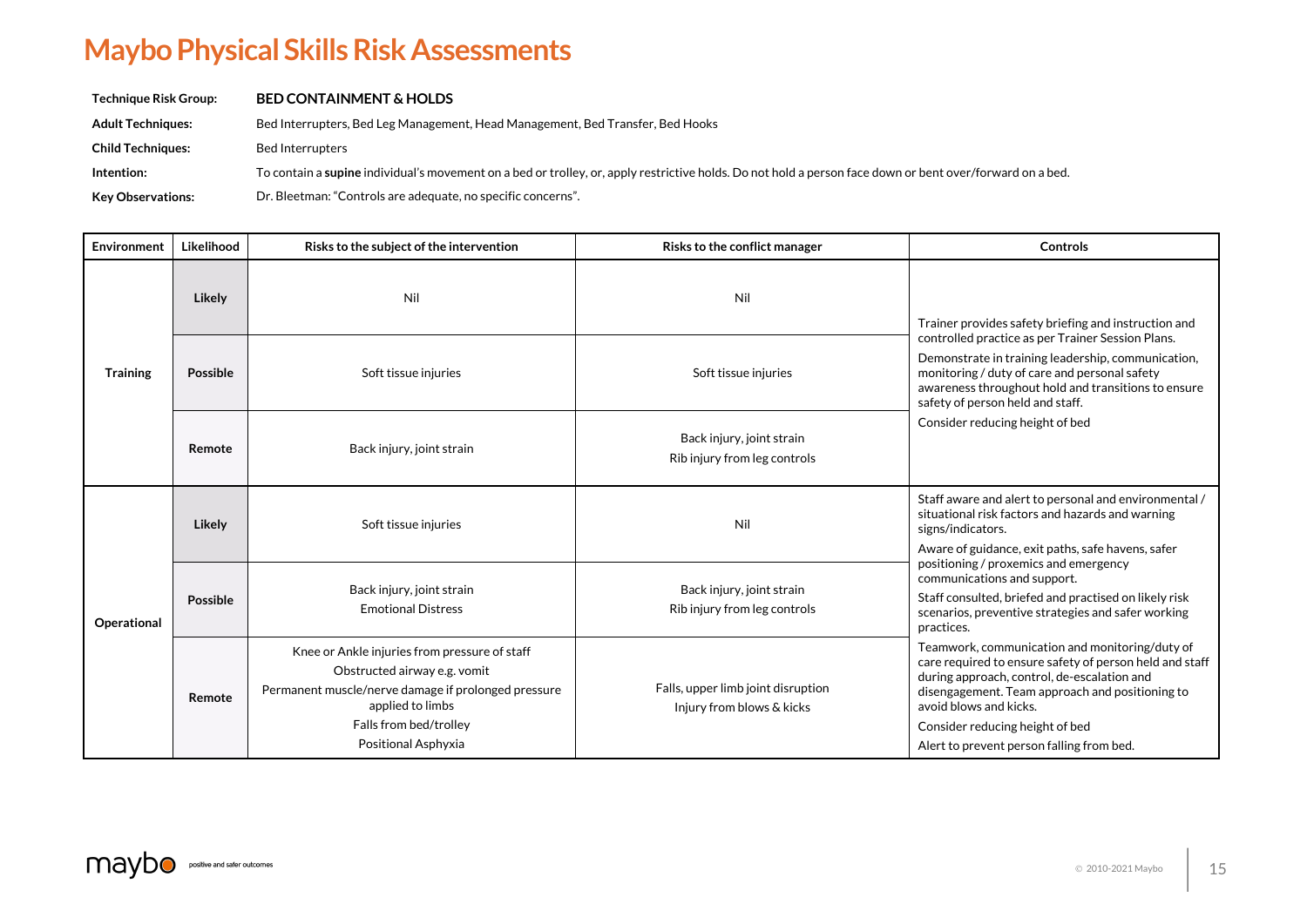| <b>Techniaue Risk Group:</b> | <b>CROSS BODY ESCORT</b>                                                                                                                                                                                                                                                                                                                                          |
|------------------------------|-------------------------------------------------------------------------------------------------------------------------------------------------------------------------------------------------------------------------------------------------------------------------------------------------------------------------------------------------------------------|
| <b>Adult Techniques:</b>     | Cross Body Escort                                                                                                                                                                                                                                                                                                                                                 |
| <b>Child Techniques:</b>     | Not intended for use on small children                                                                                                                                                                                                                                                                                                                            |
| Intention:                   | To hold and escort a non-compliant individual who is not highly aggressive or turbulent.                                                                                                                                                                                                                                                                          |
| <b>Key Observations:</b>     | Specifically, for this technique, Dr Bleetman cautions: "The subject might attempt to head butt. For children or subjects of a short stature, the height differential may result in<br>the subject's arm being elevated across the front of the chest up towards the shoulder. This has implications for the handling of female subjects across the breast area". |

Dr Parkes cautions that misapplication of this technique, which involves compression, may have greater effects on people who are physically small.

| Environment     | Likelihood      | Risks to the subject of the intervention                                                                                                                               | Risks to the conflict manager                                            | <b>Controls</b>                                                                                                                                                                                                                                                                                                                                                            |
|-----------------|-----------------|------------------------------------------------------------------------------------------------------------------------------------------------------------------------|--------------------------------------------------------------------------|----------------------------------------------------------------------------------------------------------------------------------------------------------------------------------------------------------------------------------------------------------------------------------------------------------------------------------------------------------------------------|
|                 | Likely          | Nil                                                                                                                                                                    | Nil                                                                      |                                                                                                                                                                                                                                                                                                                                                                            |
| <b>Training</b> | <b>Possible</b> | Slips, trips and falls<br>Soft tissue injury<br>Superficial scratches<br>Clashing of heads<br>Shoulder injury                                                          | Slips, trips and falls<br>Clashing of heads                              | Trainer provides safety briefing and instruction and<br>controlled practice as per Trainer Session Plans.                                                                                                                                                                                                                                                                  |
|                 | Remote          | Joint strain in upper limbs<br>Rotator cuff injury<br>Breathing mechanisms compromised                                                                                 | Joint strain in upper limbs<br>Rotator cuff injury                       |                                                                                                                                                                                                                                                                                                                                                                            |
|                 | Likely          | Nil                                                                                                                                                                    | Nil                                                                      |                                                                                                                                                                                                                                                                                                                                                                            |
| Operational     | <b>Possible</b> | Slips, trips and falls<br>Soft tissue injury<br>Superficial scratches<br>Contact with breast area<br>Clashing of heads<br>Shoulder injury<br><b>Emotional distress</b> | Slips, trips and falls<br>Clashing of heads<br><b>Emotional distress</b> | Staff aware and alert to personal and environmental /<br>situational risk factors and hazards and warning<br>signs/indicators.<br>Aware of guidance, exit paths, safe havens, safer<br>positioning / proxemics and emergency<br>communications and support.<br>Staff consulted, briefed and practised on likely risk<br>scenarios, preventive strategies and safer working |
|                 | Remote          | Joint strain in upper limbs<br>Rotator cuff injury<br>Breathing mechanisms compromised                                                                                 | Joint strain in upper limbs<br>Rotator cuff injury                       | practices.                                                                                                                                                                                                                                                                                                                                                                 |

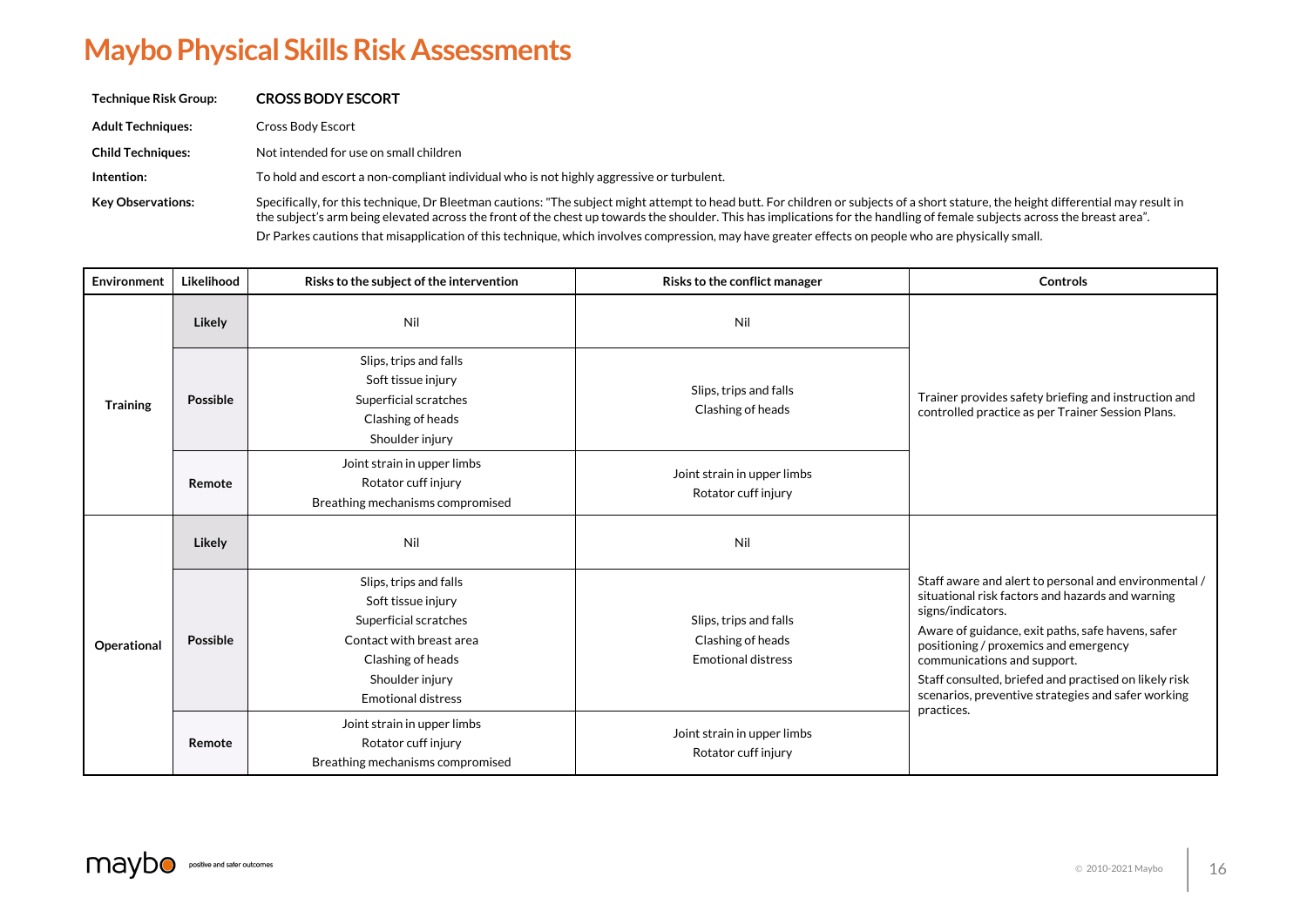| <b>Technique Risk Group:</b> | <b>CONTAINMENT WITH HOOKS AND CRADLES</b>                                                                  |
|------------------------------|------------------------------------------------------------------------------------------------------------|
| <b>Adult Techniques:</b>     | <b>Containment with Hooks and Cradles</b>                                                                  |
| <b>Child Techniques:</b>     | Containment with Hooks and Cradles, Kneeling Hook and Cradle Containment                                   |
| Intention:                   | To contain with minimal force certain movements of a child or adult/adolescent displaying risk behaviours. |
| <b>Key Observations:</b>     | No specific comments                                                                                       |

| Environment     | Likelihood      | Risks to the subject of the intervention                                                                                                                   | Risks to the conflict manager                                                                                                                                           | <b>Controls</b>                                                                                                                                                                                                              |
|-----------------|-----------------|------------------------------------------------------------------------------------------------------------------------------------------------------------|-------------------------------------------------------------------------------------------------------------------------------------------------------------------------|------------------------------------------------------------------------------------------------------------------------------------------------------------------------------------------------------------------------------|
|                 | <b>Likely</b>   | Nil                                                                                                                                                        | Nil                                                                                                                                                                     |                                                                                                                                                                                                                              |
| <b>Training</b> | <b>Possible</b> | Slips, trips and falls<br>Collisions<br>Soft tissue injuries<br>Superficial scratches<br>Clashing of heads<br>Shoulder injury<br><b>Emotional distress</b> | Slips, trips and falls<br>Collisions<br>Soft tissue injuries<br>Clashing of heads<br><b>Emotional distress</b>                                                          | Trainer provides safety briefing and instruction and<br>controlled practice as per Trainer Session Plans.<br>Particular care and supervision needed to prevent<br>trips, falls and collisions.                               |
|                 | Remote          | Rotator cuff injury<br>Knee or ankle twist injuries<br>Joint strain in upper limbs                                                                         | Knee or ankle twist injuries<br>Lower back injuries<br>Joint strain: Upper limbs<br>Rotator cuff injury                                                                 |                                                                                                                                                                                                                              |
|                 | <b>Likely</b>   | Nil                                                                                                                                                        | Nil                                                                                                                                                                     |                                                                                                                                                                                                                              |
| Operational     | Possible        | Slips, trips and falls<br>Soft tissue injuries<br>Superficial scratches<br>Clashing of heads<br>Shoulder injury<br><b>Emotional distress</b>               | Slips, trips and falls<br>Soft tissue injuries<br><b>Emotional distress</b><br>Clashing of heads                                                                        | Staff aware and alert to personal and environmental /<br>situational risk factors and hazards and warning<br>signs/indicators.<br>Aware of guidance, exit paths, safe havens, safer<br>positioning / proxemics and emergency |
|                 | Remote          | Rotator cuff injury<br><b>Back injuries</b><br>Knee or ankle twist injuries<br>Fall injuries compounded by<br>CM's falling on top of subject               | <b>Escalation of conflict</b><br>Head-butting from subject<br>Knee or ankle twist injuries<br>Lower back injuries<br>Joint strain in upper limbs<br>Rotator cuff injury | communications and support.<br>Staff consulted, briefed and practised on likely risk<br>scenarios, preventive strategies and safer working<br>practices.                                                                     |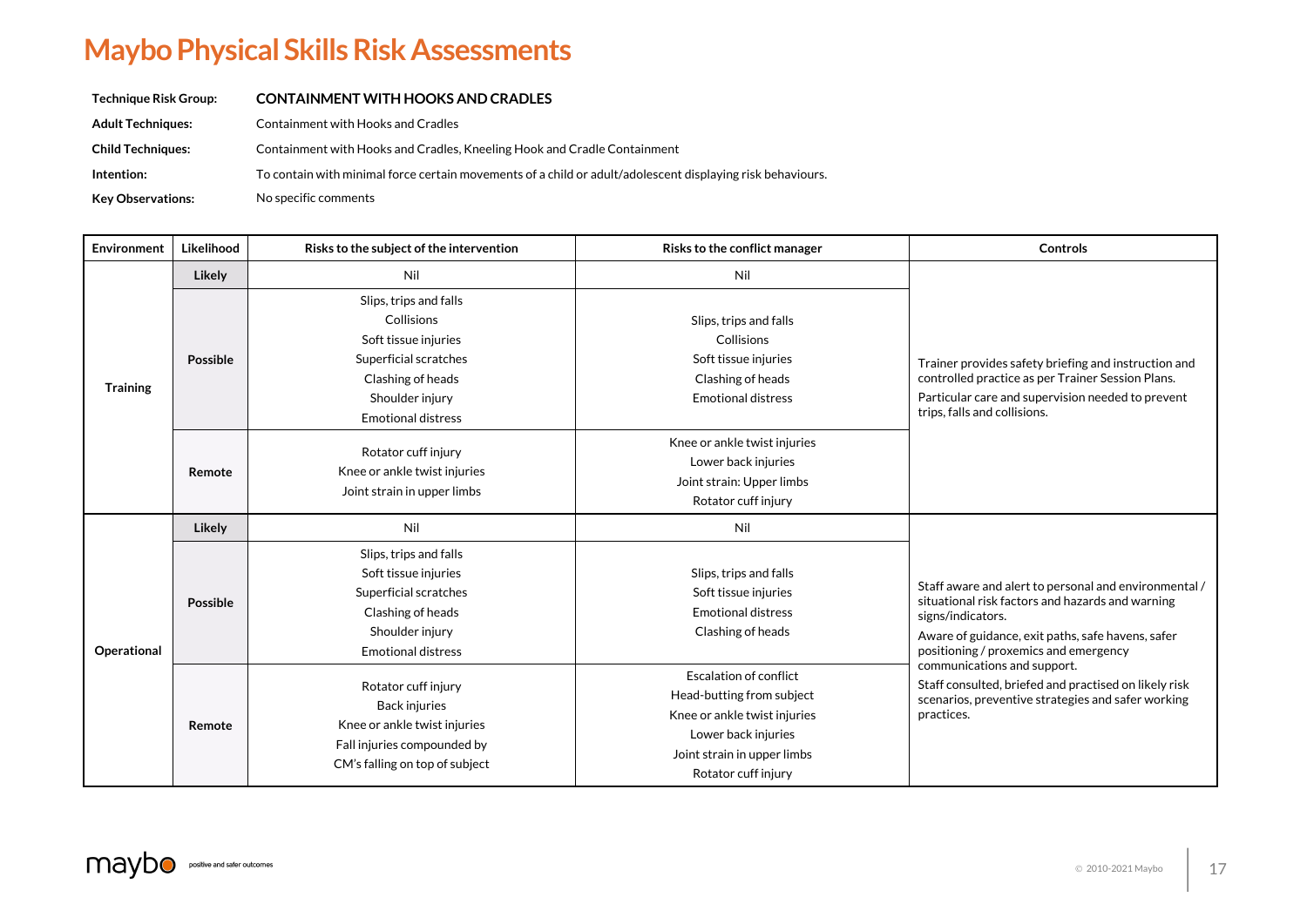| <b>Technique Risk Group:</b> | SUPPORT TO GROUND/SEATED/KNEELING                                                                              |
|------------------------------|----------------------------------------------------------------------------------------------------------------|
| <b>Adult Techniques:</b>     | Wrap Support to Ground, Switch Kneeling to Seated, Re-Engagement, De-escalation and Disengagement              |
| <b>Child Techniques:</b>     | Support to Ground, Switch Kneeling to Seated, Re-engagement                                                    |
| Intention:                   | To support a person taking themselves from standing to kneeling or seated on the ground.                       |
| <b>Key Observations:</b>     | "Avoid bending the person forward which can lead to positional asphyxia, especially in the seated position. WI |

**Key Observations:** "Avoid bending the person forward which can lead to positional asphyxia, especially in the seated position. When you hold a service user that chooses to lower themselves to the ground, hold your back straight to avoid back injury and lower on a bended knee. Hitting the ground knees first can result in knee fractures." Dr Stas Lifshitz.

| <b>Environment</b> | Likelihood      | Risks to the subject of the intervention       | Risks to the conflict manager                                                                       | <b>Controls</b>                                                                                                                                                                                   |
|--------------------|-----------------|------------------------------------------------|-----------------------------------------------------------------------------------------------------|---------------------------------------------------------------------------------------------------------------------------------------------------------------------------------------------------|
| <b>Training</b>    | Likely          | Nil                                            | Nil                                                                                                 | Trainer provides safety briefing and instruction and                                                                                                                                              |
|                    | <b>Possible</b> | Slips, trips and falls<br>Soft tissue injuries | Slips, trips and falls<br>Soft tissue injuries                                                      | controlled practice as per Trainer Session Plans.<br>Emphasis on individual sitting/kneeling upright to aid<br>full and comfortable breathing.<br>Take care to avoid a seated individual falling  |
|                    | Remote          | Rotator cuff injury<br>Impact injuries         | Fall related injuries<br>Back injuries<br>Clash of heads                                            | backwards and hitting their head.                                                                                                                                                                 |
|                    | Likely          | Soft tissue injuries                           | Nil                                                                                                 | Staff aware and alert to personal and environmental /<br>situational risk factors and hazards and warning<br>signs/indicators.<br>Aware of guidance, exit paths, safe havens, safer               |
| Operational        | <b>Possible</b> | Slips, trips and falls<br>Soft tissue injuries | Slips, trips and falls<br>Soft tissue injuries<br>Clash of heads                                    | positioning / proxemics and emergency<br>communications and support.<br>Staff consulted, briefed and practised on likely risk<br>scenarios, preventive strategies and safer working<br>practices. |
|                    | Remote          | Rotator cuff injury<br>Impact injuries         | Fall related injuries<br>Back injuries<br>Lower limb damage if technique is inadequately controlled | Emphasis on individual sitting/kneeling upright to aid<br>full and comfortable breathing.<br>Take care to avoid a seated individual falling<br>backwards and hitting their head.                  |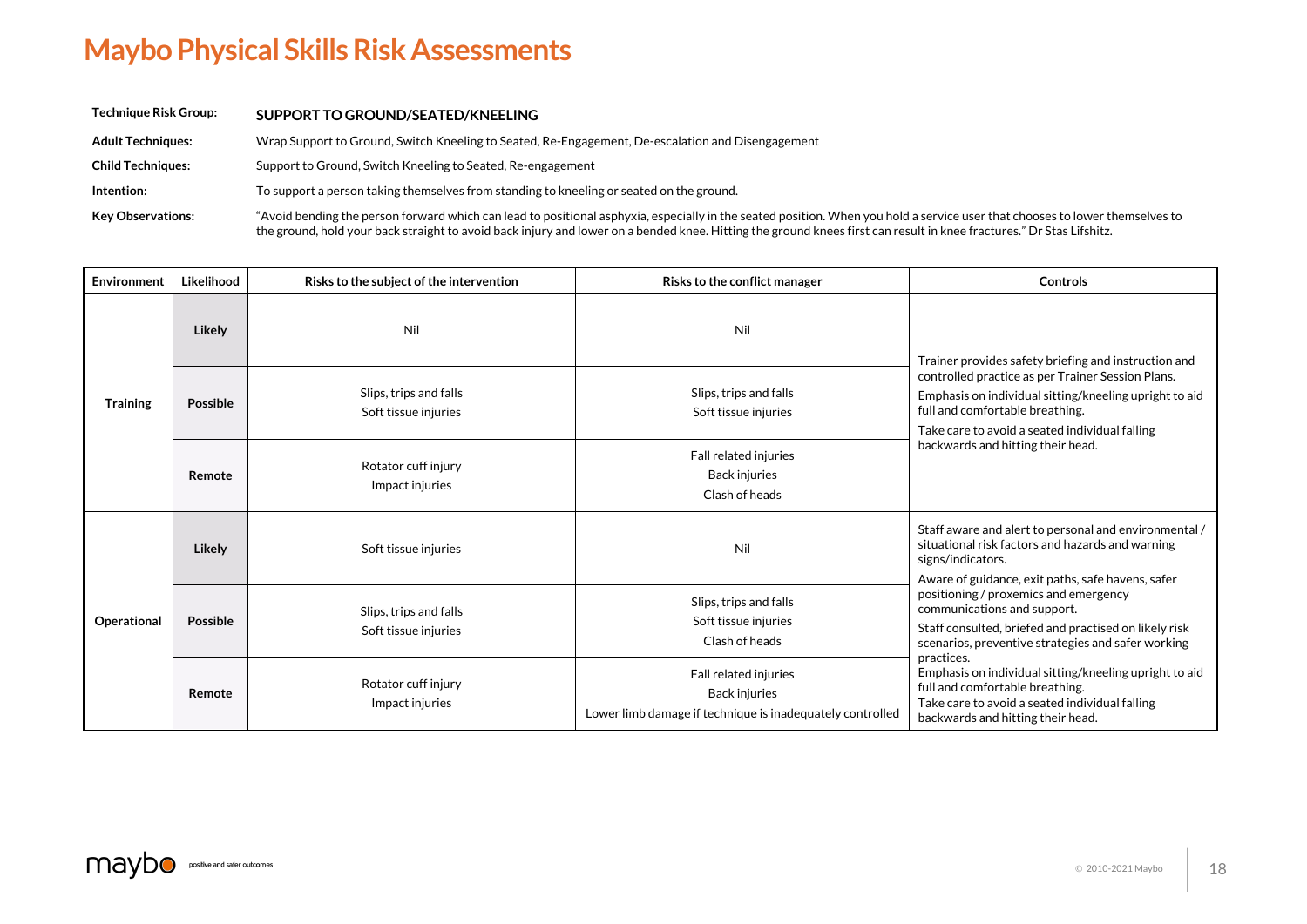| <b>Technique Risk Group:</b> | <b>SEATED HOLDS</b>                                                                                                                                                                                                                       |
|------------------------------|-------------------------------------------------------------------------------------------------------------------------------------------------------------------------------------------------------------------------------------------|
| <b>Adult Techniques:</b>     | Seated Wrap, Seated Hook and Cradle                                                                                                                                                                                                       |
| <b>Child Techniques:</b>     | Seated Wrap, Seated Hook and Cradle                                                                                                                                                                                                       |
| Intention:                   | Two-person hold of a seated person on a stable platform e.g. a sofa. Note: Risks to staff and person held increase if this method is attempted seated on the floor.                                                                       |
| <b>Key Observations:</b>     | Dr Bleetman: "This skill set may increase the risk of positional asphyxia if applied incorrectly i.e. if person is bent forward and not monitored appropriately. Advice on this issue<br>had been provided and is delivered in training." |

| Environment     | Likelihood      | Risks to the subject of the intervention                                   | Risks to the conflict manager         | <b>Controls</b>                                                                                                                                                                                                                                                                                                                                                                                            |
|-----------------|-----------------|----------------------------------------------------------------------------|---------------------------------------|------------------------------------------------------------------------------------------------------------------------------------------------------------------------------------------------------------------------------------------------------------------------------------------------------------------------------------------------------------------------------------------------------------|
| <b>Training</b> | Likely          | Nil                                                                        | Nil                                   | Trainer provides safety briefing and instruction and<br>controlled practice as per Trainer Session Plans.<br>Use stable seating<br>Emphasis on individual sitting upright.                                                                                                                                                                                                                                 |
|                 | <b>Possible</b> | Minor soft tissue injuries                                                 | Minor soft tissue injuries            |                                                                                                                                                                                                                                                                                                                                                                                                            |
|                 | Remote          | Falls                                                                      | Falls                                 |                                                                                                                                                                                                                                                                                                                                                                                                            |
| Operational     | Likely          | Nil                                                                        | Nil                                   | Staff aware and alert to personal and environmental /<br>situational risk factors and hazards and warning<br>signs/indicators.                                                                                                                                                                                                                                                                             |
|                 | <b>Possible</b> | Minor soft tissue injuries                                                 | Minor soft tissue injuries            | Aware of guidance, exit paths, safe havens, safer<br>positioning / proxemics and emergency<br>communications and support.<br>Staff consulted, briefed and practised on likely risk<br>scenarios, preventive strategies and safer working                                                                                                                                                                   |
|                 | Remote          | Falls<br>Clash of heads<br>Positional Asphyxia if improper methods applied | Falls, kicks, bites<br>Clash of heads | practices.<br>Use stable seating.<br>Emphasis on individual sitting upright to aid full and<br>comfortable breathing.<br>If the person held struggles and moves to extent that<br>they are no longer seated upright - release so as not<br>to compromise breathing or place stress on neck<br>and/or back or leave staff vulnerable to injury e.g.<br>kicks and bites. Re-engage, if necessary to correct. |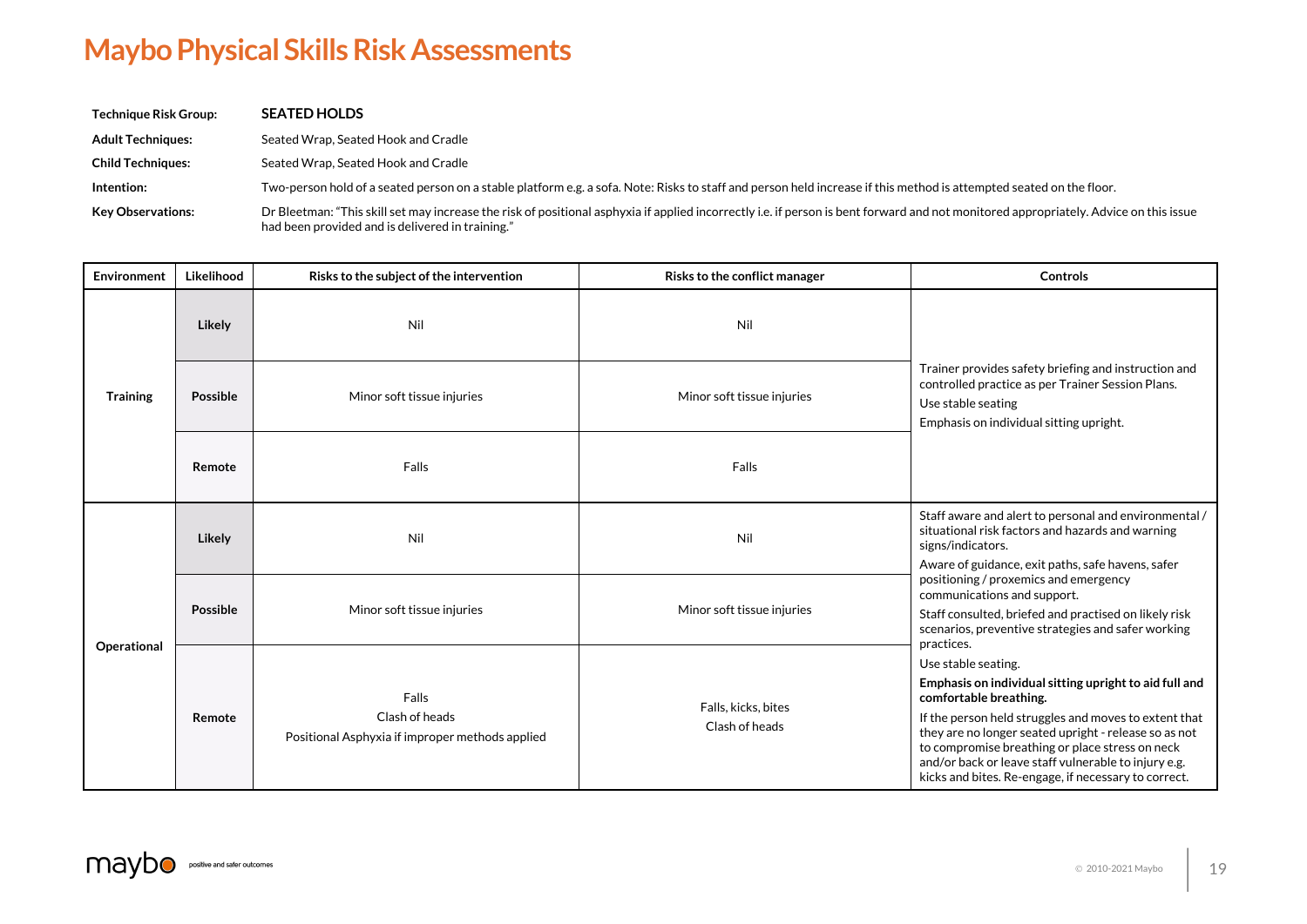| <b>Technique Risk Group:</b>                                                                                         | <b>NARROW SUPINE</b>                                                |
|----------------------------------------------------------------------------------------------------------------------|---------------------------------------------------------------------|
| <b>Adult Techniques:</b>                                                                                             | Narrow (Corridor) Supine                                            |
| <b>Child Techniques:</b>                                                                                             | Narrow (Corridor) Supine, Transition Narrow Supine to Seated        |
| Intention:                                                                                                           | To safely contain an individual on the ground in a supine position. |
| $\mathbf{u}$ $\mathbf{v}$ $\mathbf{v}$ $\mathbf{v}$ $\mathbf{v}$ $\mathbf{v}$ $\mathbf{v}$ $\mathbf{v}$ $\mathbf{v}$ |                                                                     |

Key Observations: "Avoid pressure or impact against the service users' chest in ground holds. Avoid applying prolonged pressure on the limbs to prevent severe and permanent damage." Dr Stas Lifshitz.

| <b>Environment</b> | Likelihood | Risks to the subject of the intervention                                                                                                                                                                                                               | Risks to the conflict manager                                                                                                  | Controls                                                                                                                                                                                                                                                                                                                                                                                                                                                                                                                                                                                                                                                |
|--------------------|------------|--------------------------------------------------------------------------------------------------------------------------------------------------------------------------------------------------------------------------------------------------------|--------------------------------------------------------------------------------------------------------------------------------|---------------------------------------------------------------------------------------------------------------------------------------------------------------------------------------------------------------------------------------------------------------------------------------------------------------------------------------------------------------------------------------------------------------------------------------------------------------------------------------------------------------------------------------------------------------------------------------------------------------------------------------------------------|
| <b>Training</b>    | Likely     | Nil                                                                                                                                                                                                                                                    | Nil                                                                                                                            | Trainer provides safety briefing and instruction and<br>controlled practice as per Trainer Session Plans.<br>Demonstrate in training leadership, communication,<br>monitoring/duty of care and personal safety<br>awareness throughout hold and transitions to ensure<br>safety of person held and staff.<br>Practice de-escalation and medical emergency<br>Practice non-forceful head management to contain<br>range of movement - only if necessary.                                                                                                                                                                                                 |
|                    | Possible   | Soft tissue injuries<br>Friction burns to wrists<br><b>Emotional distress</b>                                                                                                                                                                          | Soft tissue injuries<br>Discomfort kneeling                                                                                    |                                                                                                                                                                                                                                                                                                                                                                                                                                                                                                                                                                                                                                                         |
|                    | Remote     | Rotator cuff injury                                                                                                                                                                                                                                    | Rib injury from leg controls                                                                                                   |                                                                                                                                                                                                                                                                                                                                                                                                                                                                                                                                                                                                                                                         |
| Operational        | Likely     | Soft tissue injuries                                                                                                                                                                                                                                   | Nil                                                                                                                            | Staff aware and alert to personal and environmental /<br>situational risk factors and hazards and warning<br>signs/indicators.                                                                                                                                                                                                                                                                                                                                                                                                                                                                                                                          |
|                    | Possible   | <b>Emotional distress</b><br>Friction burns to wrists                                                                                                                                                                                                  | Soft tissue injuries<br>Rib injury from leg controls<br>Discomfort kneeling<br>Potential spitting<br><b>Emotional distress</b> | Aware of guidance, exit paths, safe havens, safer<br>positioning / proxemics and emergency<br>communications and support.<br>Staff consulted, briefed and practised on likely risk<br>scenarios, preventive strategies and safer working<br>practices.<br>Leadership, communication, monitoring/duty of care<br>and personal safety awareness throughout hold and<br>transitions to ensure safety of person and staff.<br>De-escalate intervention at earliest opportunity<br>Be prepared for a medical emergency<br>Consider soft slim pad under head for comfort<br>Non-forceful head management to contain range of<br>movement - only if necessary. |
|                    | Remote     | Rotator cuff injury<br>Elbow injury<br>Head or neck injuries<br>Knee or Ankle injuries from pressure of staff<br>Permanent muscle/nerve damage if prolonged pressure<br>applied to limbs<br>Obstructed airway e.g. vomit<br><b>Positional Asphyxia</b> | Injury from kicks<br>Bites if positioning and awareness not maintained                                                         |                                                                                                                                                                                                                                                                                                                                                                                                                                                                                                                                                                                                                                                         |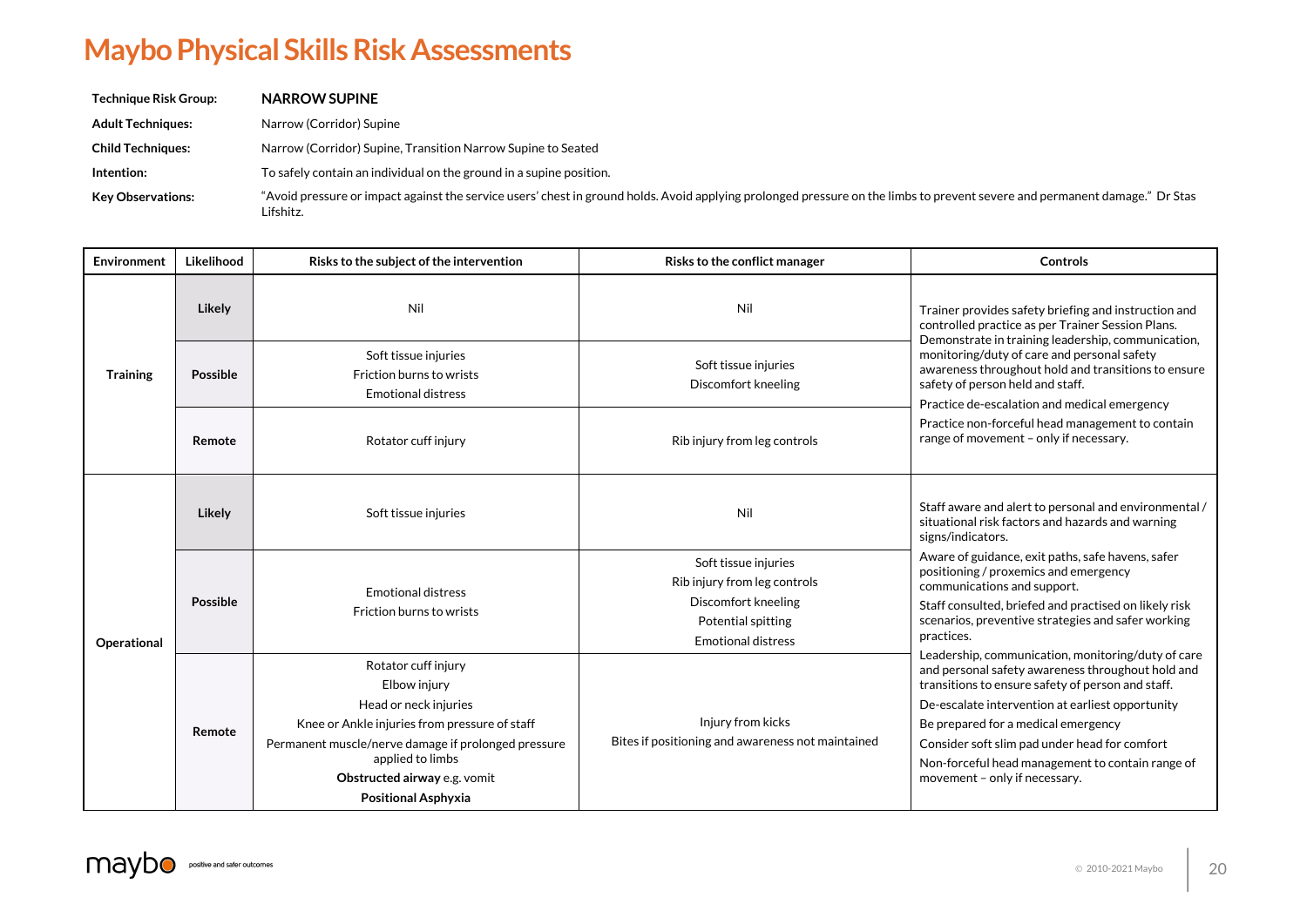Stas Lifshitz.

| <b>Techniaue Risk Group:</b> | <b>SUPINE HOLDING</b>                                                                                                                                                                                                                                                                     |
|------------------------------|-------------------------------------------------------------------------------------------------------------------------------------------------------------------------------------------------------------------------------------------------------------------------------------------|
| <b>Adult Techniques:</b>     | Supine Leg management, Transition - Seated to Supine, Transition Open to Narrow Supine, Supine Disengagement, Open Supine, Head Safety, Alternative Positions                                                                                                                             |
| <b>Child Techniques:</b>     | Not intended for use on small children                                                                                                                                                                                                                                                    |
| Intention:                   | To safely hold a turbulent individual on the ground in a supine position.                                                                                                                                                                                                                 |
| <b>Kev Observations:</b>     | Specifically, for this technique, Dr Bleetman adds "The subject might be at risk of head or neck injury if headbutting. The shoulder joint and rotator cuff might be at risk of injury<br>in susceptible individuals. The subject is likely to sustain soft tissue injuries to the arms". |
|                              | "Avoid pressure or impact on against the service users' chest in ground holds. Avoid applying prolonged pressure on the limbs to prevent severe and permanent damage." Dr                                                                                                                 |

| Environment     | Likelihood         | Risks to the subject of the intervention                                                                                                                                                                                                    | Risks to the conflict manager                                                                                              | Controls                                                                                                                                                                                                                                                                                                                                                                                                                                       |
|-----------------|--------------------|---------------------------------------------------------------------------------------------------------------------------------------------------------------------------------------------------------------------------------------------|----------------------------------------------------------------------------------------------------------------------------|------------------------------------------------------------------------------------------------------------------------------------------------------------------------------------------------------------------------------------------------------------------------------------------------------------------------------------------------------------------------------------------------------------------------------------------------|
|                 | Likely             | Nil                                                                                                                                                                                                                                         | Nil                                                                                                                        | Trainer provides safety briefing and instruction and<br>controlled practice as per Trainer Session Plans.                                                                                                                                                                                                                                                                                                                                      |
| <b>Training</b> | Possible<br>Remote | Soft tissue injuries<br>Friction burns to wrists<br><b>Emotional distress</b><br>Rotator cuff and elbow injuries                                                                                                                            | Soft tissue injuries<br>Rib injury from leg controls<br>Nil                                                                | Demonstrate in training leadership, communication,<br>monitoring / duty of care and personal safety<br>awareness throughout hold and transitions to ensure<br>safety of person held and staff.<br>Practice verbal and physical de-escalation and steps<br>in a medical emergency.<br>Practice non-forceful head management to contain<br>range of movement - only if necessary.                                                                |
| Operational     | Likely             | Soft tissue injuries                                                                                                                                                                                                                        | Nil                                                                                                                        | Staff aware and alert to personal and environmental /<br>situational risk factors and hazards and warning<br>signs/indicators.<br>Aware of guidance, exit paths, safe havens, safer<br>positioning / proxemics and emergency<br>communications and support.<br>Staff consulted, briefed and practised on likely risk<br>scenarios, preventive strategies and safer working<br>practices.<br>Leadership, communication, monitoring/duty of care |
|                 | Possible           | <b>Emotional distress</b><br>Friction burns to wrists                                                                                                                                                                                       | Soft tissue injuries<br>Superficial scratches to wrist area<br>Rib injury from leg controls<br><b>Emotional distress</b>   |                                                                                                                                                                                                                                                                                                                                                                                                                                                |
|                 | Remote             | Rotator cuff and elbow injuries<br>Head or neck injuries<br>Knee or Ankle injuries from pressure by staff<br>Permanent muscle/nerve damage if prolonged pressure<br>applied to limbs<br>Obstructed airway e.g. vomit<br>Positional Asphyxia | Bruising to breast area<br>Bites if positioning and awareness not maintained<br>Injuries from kicks if legs not controlled | and personal safety awareness throughout hold and<br>transitions to ensure safety of person and staff.<br>De-escalate intervention at earliest opportunity.<br>Be prepared for a medical emergency.<br>Consider soft slim pad under head for comfort.<br>Non-forceful head management to contain range of<br>movement - only if necessary.                                                                                                     |

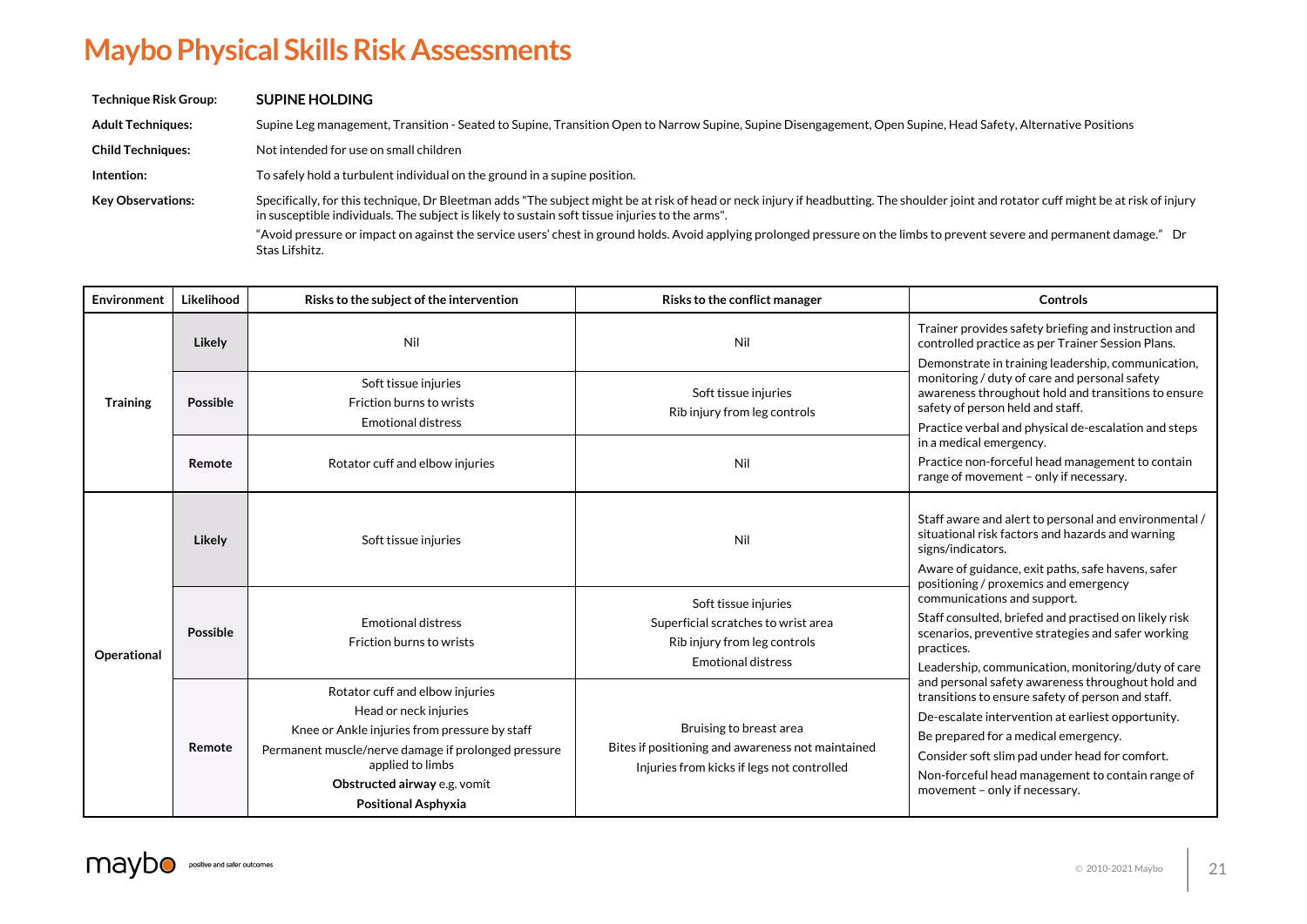| <b>Techniaue Risk Group:</b> | <b>STAFF INITIATED DESCENT</b>                                                                                                                                                                 |
|------------------------------|------------------------------------------------------------------------------------------------------------------------------------------------------------------------------------------------|
| <b>Adult Techniques:</b>     | <b>Staff Initiated Descent</b>                                                                                                                                                                 |
| <b>Child Techniques:</b>     | Not intended for use on small children                                                                                                                                                         |
| Intention:                   | To sit the subject on the ground for their safety or for staff safety.                                                                                                                         |
| <b>Key Observations:</b>     | Specifically, for this technique, Dr Bleetman adds "Staff might be at risk of back injury. The subject is exposed to impact injuries in the event that descent is inadequately<br>controlled". |

"When lowering a person to the ground, make sure that there is no impact to avoid injuries to the lower back." Dr Stas Lifshitz.

| <b>Environment</b> | Likelihood      | Risks to the subject of the intervention                                                                  | Risks to the conflict manager                                                                              | <b>Controls</b>                                                                                                                                                                                                                                                                                                                                                                                                                                                                                                          |
|--------------------|-----------------|-----------------------------------------------------------------------------------------------------------|------------------------------------------------------------------------------------------------------------|--------------------------------------------------------------------------------------------------------------------------------------------------------------------------------------------------------------------------------------------------------------------------------------------------------------------------------------------------------------------------------------------------------------------------------------------------------------------------------------------------------------------------|
| <b>Training</b>    | <b>Likely</b>   | Nil                                                                                                       | Nil                                                                                                        | Trainer provides safety briefing and instruction and<br>controlled practice as per Trainer Session Plans.<br>Demonstrate in training leadership, communication,<br>monitoring / duty of care and personal safety<br>awareness throughout hold and transitions to ensure<br>safety of person held and staff.<br>Person held should never be bent forward in a<br>seated position as this will restrict their ability to<br>breath.<br>Take care to avoid a seated individual falling<br>backwards and hitting their head. |
|                    | <b>Possible</b> | Slips, trips and falls<br>Soft tissue injuries<br><b>Emotional distress</b>                               | Slips, trips and falls<br>Soft tissue injuries                                                             |                                                                                                                                                                                                                                                                                                                                                                                                                                                                                                                          |
|                    | Remote          | Rotator cuff injury<br>Impact injuries including to lower back if technique is<br>inadequately controlled | Fall related injuries<br><b>Back injuries</b><br>Clash of heads                                            |                                                                                                                                                                                                                                                                                                                                                                                                                                                                                                                          |
| Operational        | <b>Likely</b>   | Soft tissue injuries                                                                                      | Nil                                                                                                        | Staff aware and alert to personal and environmental /<br>situational risk factors and hazards and warning signs<br>/indicators.<br>Aware of guidance, exit paths, safe havens, safer                                                                                                                                                                                                                                                                                                                                     |
|                    | <b>Possible</b> | Slips, trips and falls<br>Soft tissue injuries<br><b>Emotional distress</b>                               | Slips, trips and falls<br>Soft tissue injuries<br>Clash of heads<br><b>Emotional distress</b>              | positioning / proxemics and emergency<br>communications and support.<br>Staff consulted, briefed and practised on likely risk<br>scenarios, preventive strategies and safer working<br>practices.                                                                                                                                                                                                                                                                                                                        |
|                    | Remote          | Rotator cuff injury<br>Impact injuries including to lower back if technique is<br>inadequately controlled | Fall related injuries<br><b>Back injuries</b><br>Lower limb damage if technique is inadequately controlled | Leadership, communication, monitoring/duty of care<br>and personal safety awareness throughout hold and<br>transitions to ensure safety of person and staff.<br>Person held should never be bent forward in a<br>seated position as this will restrict their ability to<br>breath.<br>Take care to avoid a seated individual falling<br>backwards and hitting their head.                                                                                                                                                |

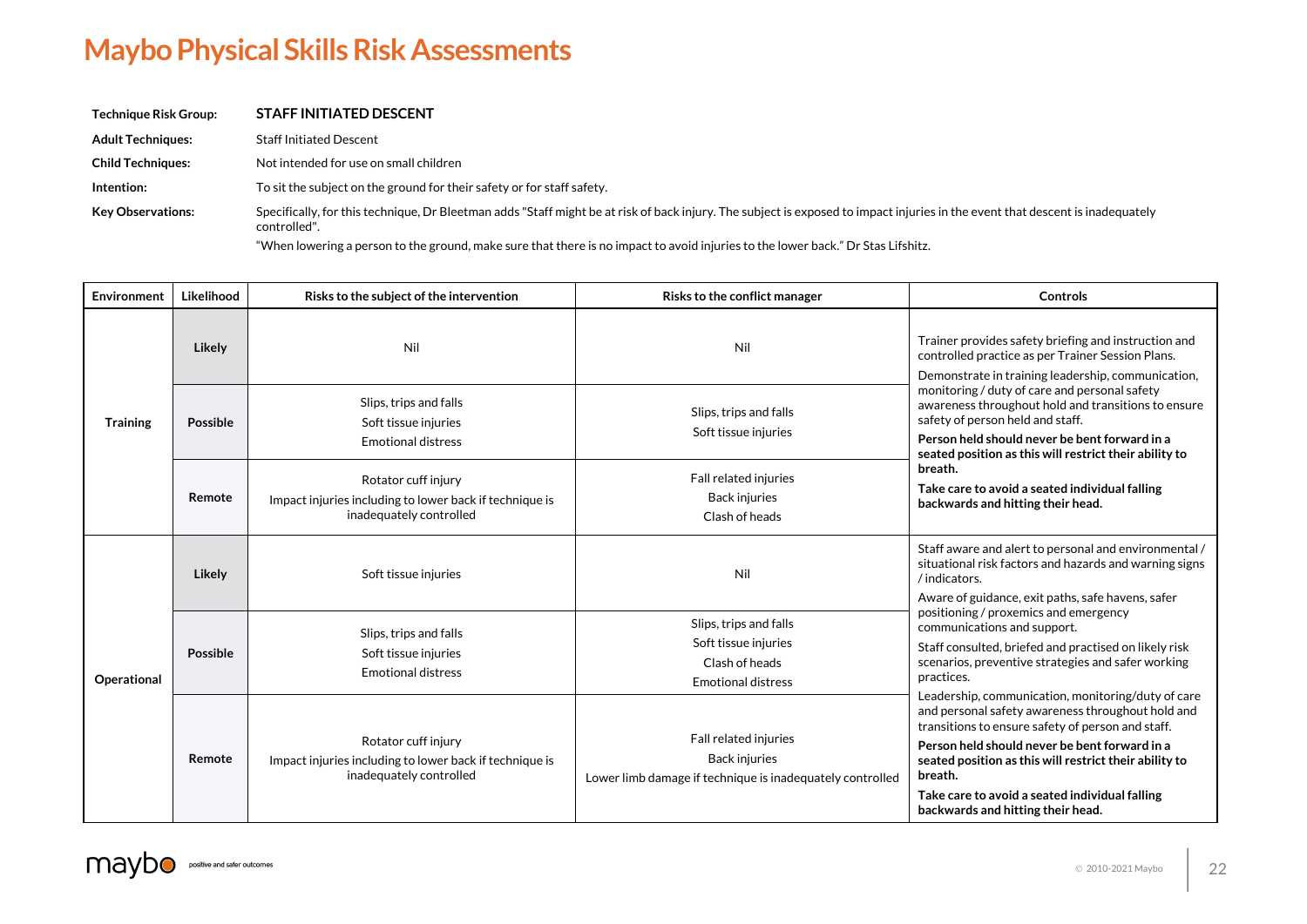| Technique Risk Group:    | <b>PRONE TO NARROW SUPINE</b>                                                                     |
|--------------------------|---------------------------------------------------------------------------------------------------|
| <b>Adult Techniques:</b> | Prone to Narrow Supine                                                                            |
| <b>Child Techniques:</b> | Not intended for use on small children                                                            |
| Intention:               | To quickly and safely transition a prone individual to less restrictive and safer positions.      |
| $1/\sqrt{N}$             | "Holding a norson propo on the ground movingresses the righ of suffection and should be depe only |

Key Observations: "Holding a person prone on the ground may increase the risk of suffocation and should be done only as a last resort and for as short a time as possible. Keep the head facing sideways at all times to avoid suffocation and facial injury." Dr Stas Lifshitz.

| <b>Environment</b> | Likelihood      | Risks to the subject of the intervention                                                                                                                                                                                                   | Risks to the conflict manager                                                                           | <b>Controls</b>                                                                                                                                                                                                                                                                                                                                                                               |
|--------------------|-----------------|--------------------------------------------------------------------------------------------------------------------------------------------------------------------------------------------------------------------------------------------|---------------------------------------------------------------------------------------------------------|-----------------------------------------------------------------------------------------------------------------------------------------------------------------------------------------------------------------------------------------------------------------------------------------------------------------------------------------------------------------------------------------------|
| <b>Training</b>    | Likely          | Nil                                                                                                                                                                                                                                        | Nil                                                                                                     | Trainer provides safety briefing and instruction and<br>controlled practice as per Trainer Session Plans.<br>Demonstrate in training; leadership, communication,<br>monitoring/duty of care and personal safety<br>awareness throughout hold and transitions to ensure<br>safety of person held and staff.<br>Practice verbal and physical de-escalation and steps<br>in a medical emergency. |
|                    | <b>Possible</b> | Soft tissue injuries<br>Friction burns to wrists<br><b>Emotional distress</b>                                                                                                                                                              | Soft tissue injuries<br>Discomfort kneeling                                                             |                                                                                                                                                                                                                                                                                                                                                                                               |
|                    | Remote          | Rotator cuff injury                                                                                                                                                                                                                        | Bruising to breast area<br>Rib injury from leg control                                                  |                                                                                                                                                                                                                                                                                                                                                                                               |
| Operational        | Likely          | Nil                                                                                                                                                                                                                                        | Nil                                                                                                     | Staff aware and alert to personal and environmental /<br>situational risk factors and hazards and warning<br>signs/indicators.<br>Aware of guidance, exit paths, safe havens, safer<br>positioning / proxemics and emergency<br>communications and support.<br>Staff consulted, briefed and practised on likely risk<br>scenarios, preventive strategies and safer working                    |
|                    | <b>Possible</b> | Soft tissue injuries<br><b>Emotional distress</b><br>Friction burns to wrists                                                                                                                                                              | Soft tissue injuries<br>Discomfort kneeling<br>Rib injury from leg control<br><b>Emotional distress</b> |                                                                                                                                                                                                                                                                                                                                                                                               |
|                    | Remote          | Rotator cuff injury<br><b>Back injuries</b><br>Knee or Ankle injuries from pressure by staff<br>Permanent muscle/nerve damage if prolonged pressure<br>applied to limbs<br>Obstructed airway e.g. from vomit<br><b>Positional Asphyxia</b> | Bruising to breast area<br>Bites if positioning not maintained                                          | practices.<br>Teamwork and communication required to ensure<br>safety of person and staff during transitions and<br>disengagement.<br>De-escalate intervention at earliest opportunity.<br>Be prepared for a medical emergency.                                                                                                                                                               |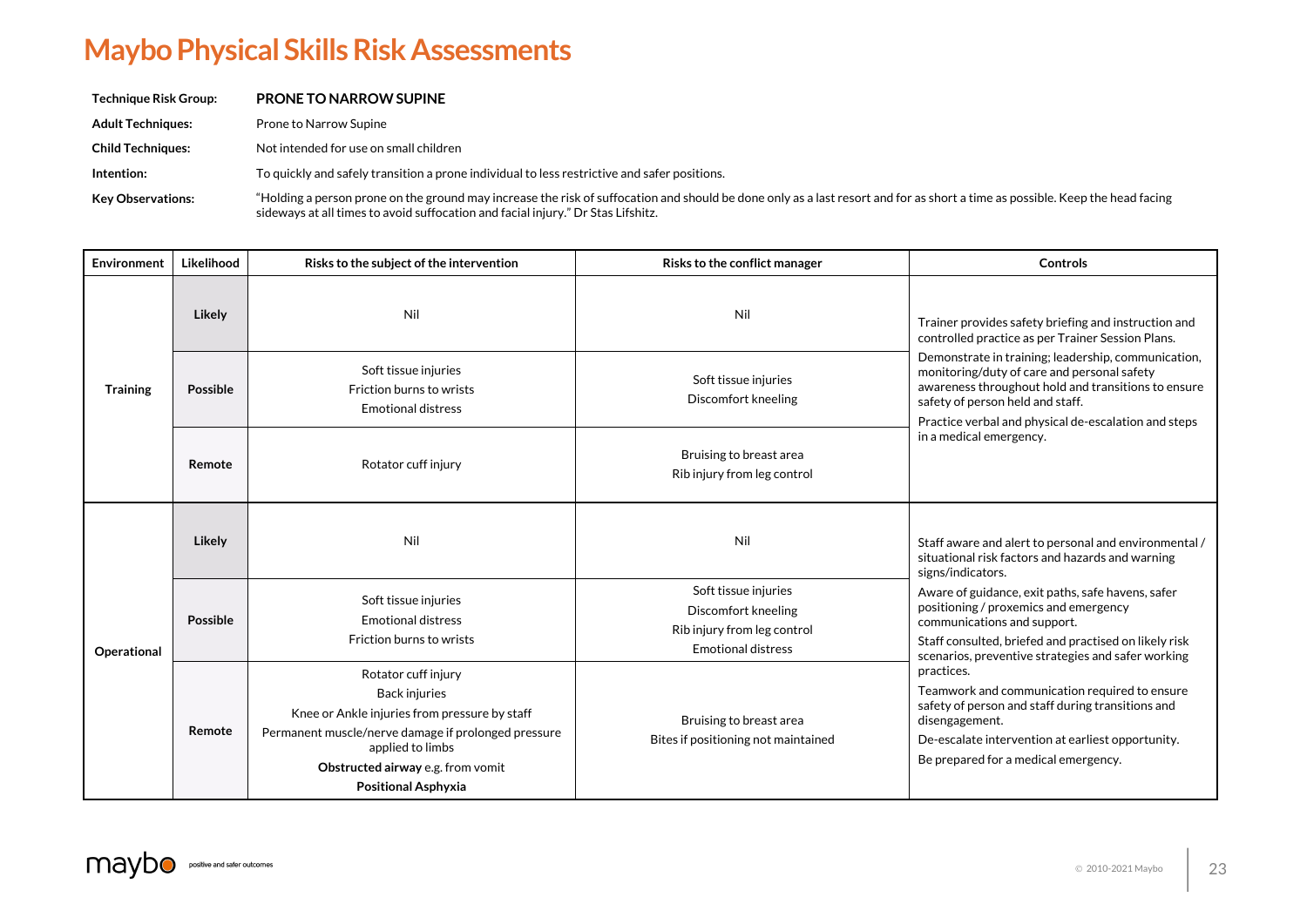| <b>Techniaue Risk Group:</b>                                                                                                                                                                                                                                   | <b>PRONE HOLDING</b>                                                                                                                                                                                                                                              |  |
|----------------------------------------------------------------------------------------------------------------------------------------------------------------------------------------------------------------------------------------------------------------|-------------------------------------------------------------------------------------------------------------------------------------------------------------------------------------------------------------------------------------------------------------------|--|
| <b>Adult Techniques:</b>                                                                                                                                                                                                                                       | Prone Leg Management, Prone, Prone Disengagement                                                                                                                                                                                                                  |  |
| <b>Child Techniques:</b>                                                                                                                                                                                                                                       | Not intended for use on small children                                                                                                                                                                                                                            |  |
| Intention:                                                                                                                                                                                                                                                     | To more safely hold a turbulent individual on the ground in a prone position before earliest possible de-escalation/transition to a safer position.                                                                                                               |  |
| Specifically, for this technique, Dr Bleetman adds: "Staff must observe for red flags associated with restraints. General advice in relation to positional asphyxia has been provided<br><b>Key Observations:</b><br>and remains relevant for this skill set." |                                                                                                                                                                                                                                                                   |  |
|                                                                                                                                                                                                                                                                | "Holding a person prone on the ground may increase the risk of suffocation and should be done only as a last resort and for as short a time as possible. Keep the head facing<br>sideways at all times to avoid suffocation and facial injury." Dr Stas Lifshitz. |  |

Dr Parkes cautions that obesity may increase the effects of prone restraint techniques.

| Environment     | Likelihood      | Risks to the subject of the intervention                                                                                                                                                                                                          | Risks to the conflict manager                                                                               | <b>Controls</b>                                                                                                                                                                                                                                                                                                                                                                       |
|-----------------|-----------------|---------------------------------------------------------------------------------------------------------------------------------------------------------------------------------------------------------------------------------------------------|-------------------------------------------------------------------------------------------------------------|---------------------------------------------------------------------------------------------------------------------------------------------------------------------------------------------------------------------------------------------------------------------------------------------------------------------------------------------------------------------------------------|
| <b>Training</b> | Likely          | Nil                                                                                                                                                                                                                                               | Nil                                                                                                         | Trainer provides safety briefing and instruction and<br>controlled practice as per Trainer Session Plans.                                                                                                                                                                                                                                                                             |
|                 | <b>Possible</b> | Soft tissue injuries<br>Friction burns to wrists/arms<br><b>Emotional distress</b>                                                                                                                                                                | Soft tissue injuries                                                                                        | Demonstrate in training; leadership, communication,<br>monitoring / duty of care and personal safety<br>awareness throughout hold and transitions to ensure<br>safety of person held and staff.                                                                                                                                                                                       |
|                 | Remote          | Rotator cuff injury<br>Elbow injury                                                                                                                                                                                                               | Bruising to breast area<br>Bites if positioning and awareness not maintained<br>Rib injury from leg control | Practice verbal and physical de-escalation and steps<br>in a medical emergency.<br>Do not physically control head or elevate head.                                                                                                                                                                                                                                                    |
| Operational     | Likely          | Nil                                                                                                                                                                                                                                               | Nil                                                                                                         | Staff aware and alert to personal and environmental /<br>situational risk factors and hazards and warning<br>signs/indicators.                                                                                                                                                                                                                                                        |
|                 | <b>Possible</b> | Soft tissue injuries<br><b>Emotional distress</b><br>Friction burns to wrists/arms                                                                                                                                                                | Soft tissue injuries<br>Injuries from kicks if legs not controlled<br><b>Emotional distress</b>             | Aware of guidance, exit paths, safe havens, safer<br>positioning / proxemics and emergency<br>communications and support.<br>Staff consulted, briefed and practised on likely risk                                                                                                                                                                                                    |
|                 | Remote          | Rotator cuff injury<br>Back injuries, Elbow injury<br>Knee or Ankle injuries from pressure by staff<br>Permanent muscle/nerve damage if prolonged pressure<br>applied to limbs<br>Obstructed airway e.g. from vomit<br><b>Positional Asphyxia</b> | Bruising to breast area<br>Bites if positioning not maintained<br>Rib injury from leg control               | scenarios, preventive strategies and safer working<br>practices.<br>Leadership, communication, monitoring/duty of care<br>and personal safety awareness throughout hold and<br>transitions to ensure safety of person held and staff.<br>Do not physically control head or elevate head.<br>De-escalate intervention at earliest opportunity.<br>Be prepared for a medical emergency. |

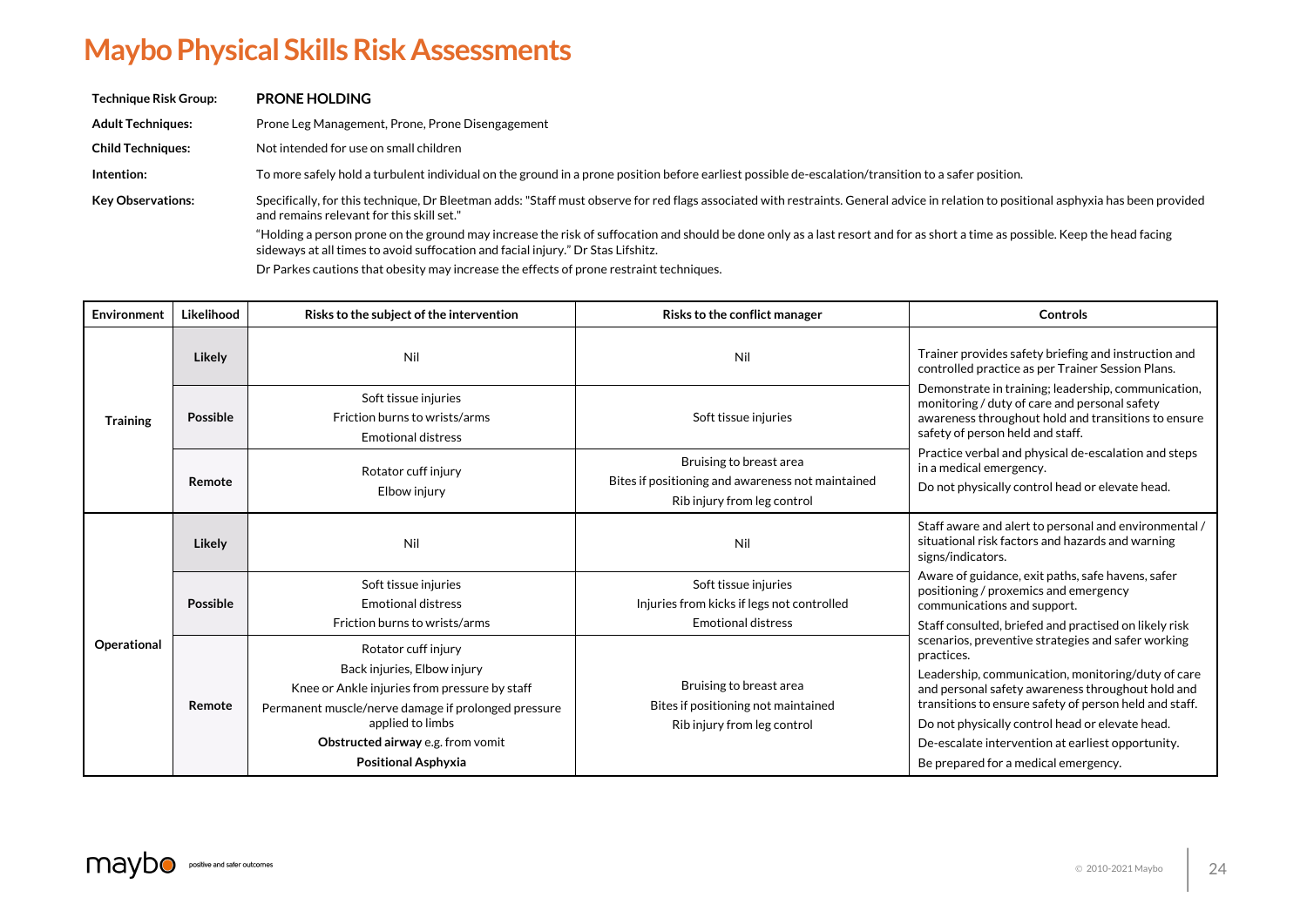### **ADDITIONAL OBSERVATIONS BY DR BLEETMAN AND DR LIFSHITZ**

### **Excited Delirium**

"Some individuals may present in a very agitated state that has been known as 'Excited Delirium'. Today we tend to call it 'Acute Behavioural Disturbance' as this allows us to include a number of causes for this condition. Individuals in this state tend to be male, in their late 20s, often with a history of mental health problems and drug abuse. They demonstrate random and severe violence to anyone and anything in their path. They tend to rip off their clothes, have flushed skin and are often described as having 'superhuman strength', feeling no pain whatsoever.

We know that these individuals actually have a medical emergency, often triggered by a psychological or drug-related crisis. However, they are physiologically in trouble, being dehydrated, exhausted, overheated and short of oxygen. Their behaviour often leads to the Police or other agencies attempting restraint which may further restrict their ability to recover and may lead to sudden cardiac arrest and death. In these cases, the subject is often reported as complaining he cannot breathe and increasing resistance to the restraint just prior to collapsing.

We also know that the best chance of avoiding collapse from this state is to terminate the struggle as quickly as possible, often with the use of powerful tranquilliser drugs given by health care professionals. These individuals need to be taken to hospital by ambulance. Any restraint that restricts the subject's ability to breathe either through pressure across the torso or compromise of the airway may significantly increase their risk of cardiac arrest and death. This is known as positional asphyxia.

Cardiac arrest (or sudden cardiac death) during restraint may occasionally occur without Excited Delirium or Acute Behavioural Disturbance. This may occur in individuals who have significant heart or other disease. There is little that we can do to avoid this rare but tragic event".

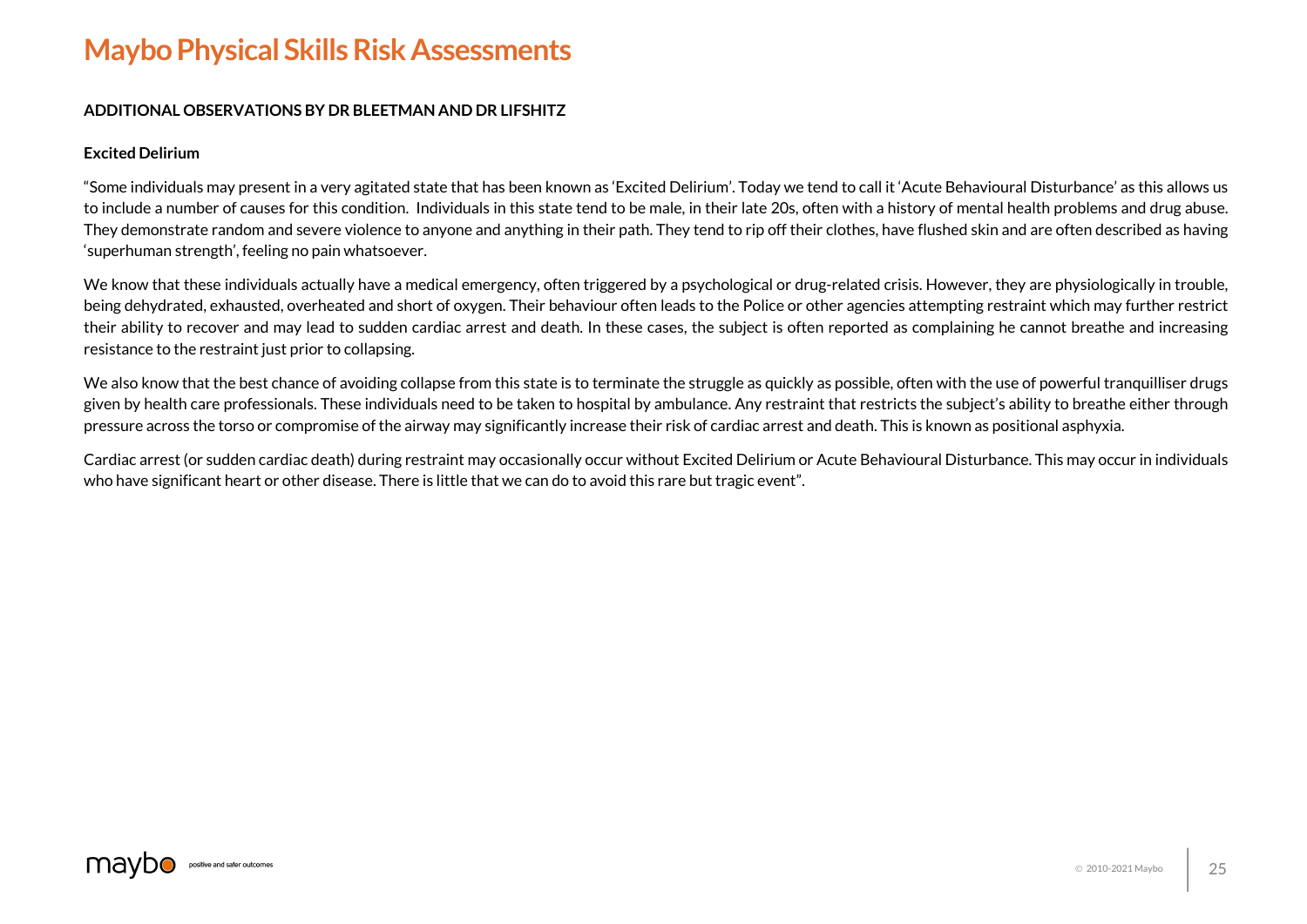### **ADDITIONAL RISK OBSERVATIONS RELATING TO CHILDREN**

Individuals may be at added risk by virtue of a physical and/or mental health condition or learning disability. Certain populations may share increased vulnerability, but every person is different which is why a person-centred approach is important where it is foreseeable that physical interventions may be required. This should include a vulnerability assessment considering physical health risks and risks of psychological and emotional harm, plus support needs. Such assessments of intervention risks should be informed by appropriate clinical and medical professionals.

#### **Dr. Bleetman and Dr. Lifshitz:**

"Children have a larger head to body ratio, their bones are less brittle and injury patterns are different from falls and trauma than those we see in adults. Bone growth plates are susceptible to injury and long-term disability if damaged. They are vulnerable to positional asphyxia as are adults.

Therefore, any skills that flex the trunk are to be avoided. It is useful to divide the child population into pre-pubescent and adolescent.

The adolescent population can, for the purposes of a medical risk review, be considered as adults.

Pre-pubescent children have additional vulnerabilities in terms of an increased risk of falls, increased risk of head injury and increased risk of damage to bony growth plates.

We need to be very mindful of the emotional needs and coping strategies of children and adolescents and support them during and after any intervention.

Where possible, we should be aware of the specific behavioural strategies for each child in our care.

Staff need to be aware of the risks of (and avoid where at all possible) physical contact with the breast area in females and the genital area in both sexes".

**Dr. Bleetman** stated: "In very general terms, for this skill set, the medical risks to children are very similar and hence, there is little change to the content of the tables of medical risks that appear for each skill set".

**Dr. John Parkes** study included Maybo's most highly restrictive holds and involved participants having a variety of ages and physical builds. He states "We would expect that the results and conclusions can be applied to adults and older children (teenagers). It would not be reasonable to directly apply the results to young children who may demonstrate physiological differences. Techniques such as position 4\* (misapplication) which involve compression, may have greater effects on people who are physically small, whilst obesity may increase the effects of prone restraint techniques." \*Cross Body Escort

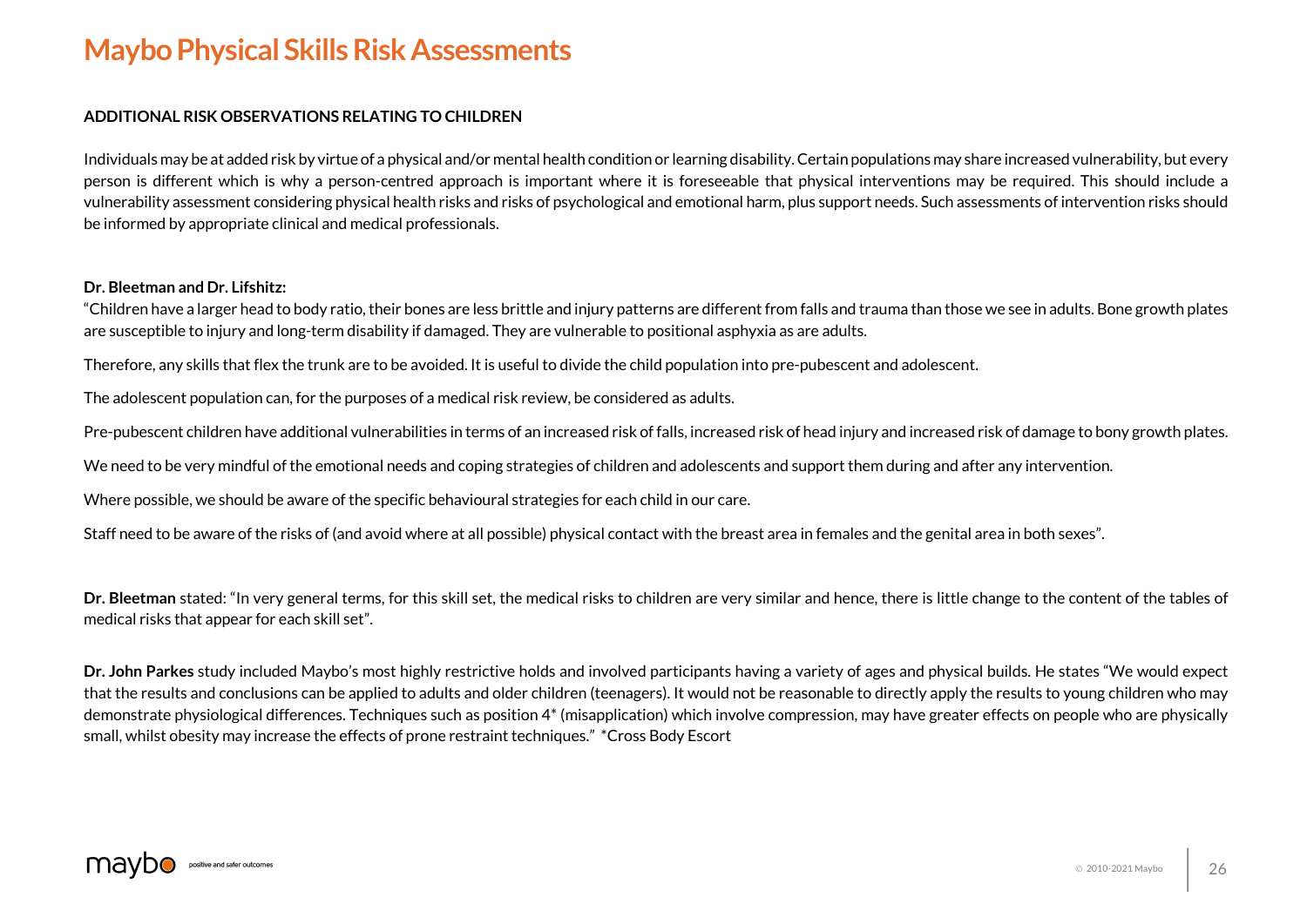### **ADDITIONAL RISK OBSERVATIONS RELATING TO OLDER ADULTS**

Individuals may be at added risk by virtue of a physical and/or mental health condition or learning disability. Certain populations may share increased vulnerability, but every person is different which is why a person-centred approach is important where it is foreseeable that physical interventions may be required. This should include a vulnerability assessment considering physical health risks and risks of psychological and emotional harm, plus support needs. These assessments of intervention risks should be informed by appropriate clinical and medical professionals.

#### **Dr. Bleetman and Dr. Lifshitz:**

"The elderly represent another vulnerable group of service users. They will often have a number of significant medical problems and be on medications that render them vulnerable to injury during any conflict or use of force. Their cognitive ability may also be impaired, affecting their understanding of what is happening and their ability to control their responses and their behaviour.

Bones will be brittle, joints stiff and skin fragile. They might have had joint surgery or joint implants. Bone, joints and skin may become damaged even with low levels of physical intervention, causing serious injury.

Older adults are likely to have reduced physiological reserve; that is, they are less able to tolerate the physical demands of conflict or physical intervention. This can lead to cardiac and other emergencies. Their vision and hearing may be impaired, and they may be less steady on their feet.

Their response to injury may be adversely influenced by diabetes, blood vessel disease, blood-thinning medications, long term use of steroids and drugs that affect heart function.

Where possible, behavioural and physical interventions should be carefully selected for each older person, after careful consideration of their individual vulnerabilities.

Special care should be given to the shoulder joint, to ameliorate the risk of dislocation. Minimising the external rotation of the arm and backwards extension can lower the risk of shoulder dislocation, which is highest in the elderly and service users with low muscle mass, hyper-flexibility and joint problems".

**Dr. Bleetman** stated: "The skills in the Maybo programme are also provided to clinical staff managing elderly service users. The programme focusses on containing movements with 'hooks and cradles' and creating boundaries that interrupt movement rather than gripping and forceful holds and this approach should reduce risk of injury to frail individuals. Specific benefits of such methods include lowering arousal and reducing likelihood of skin tears, bone and joint injuries".

**Dr. John Parkes** study included Maybo's most highly restrictive holds and involved participants having a variety of ages and physical builds. He states, "Techniques such as position 4\* (misapplication) which involve compression, may have greater effects on people who are physically small, whilst obesity may increase the effects of prone restraint techniques". \*Cross Body Escort